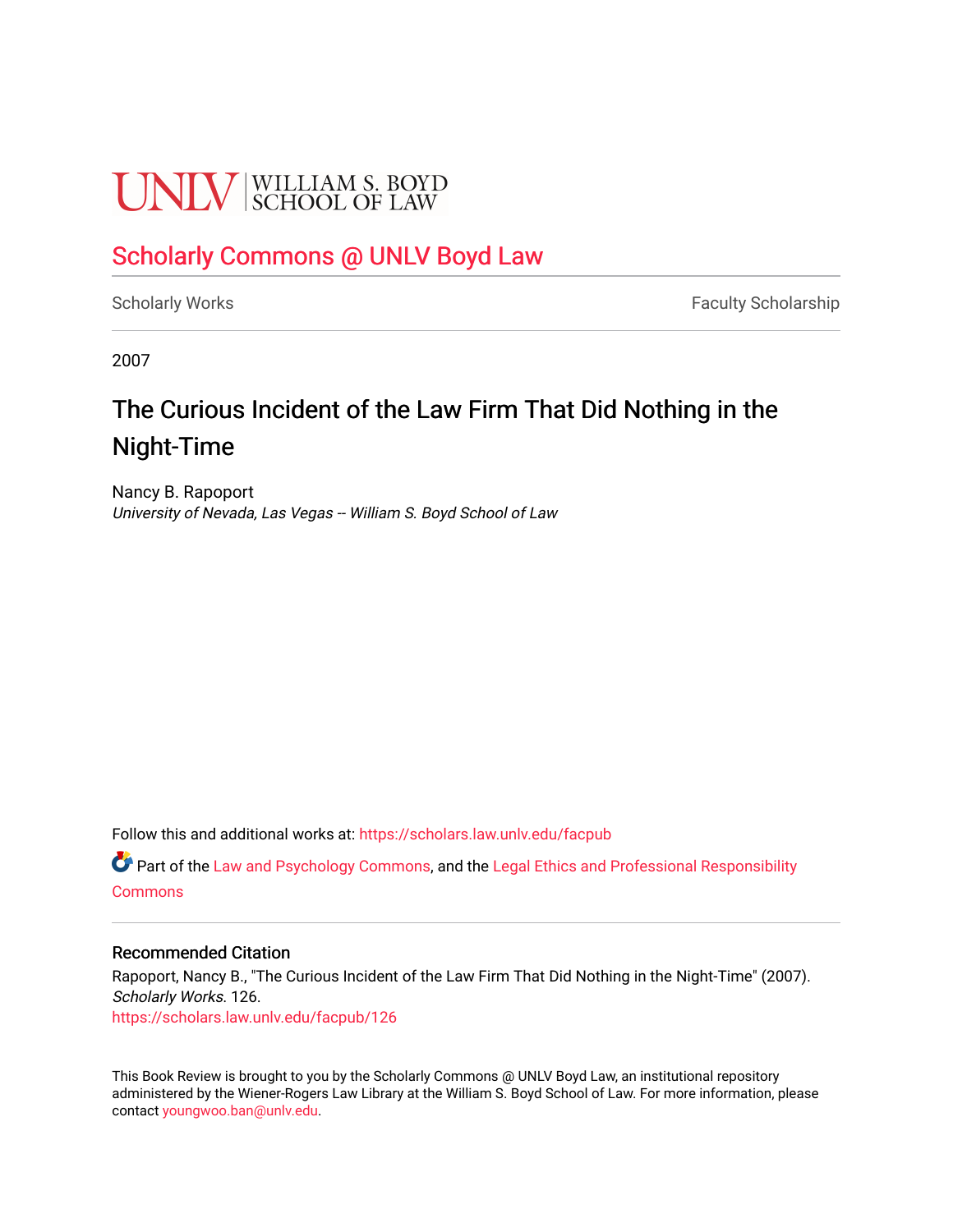William S. Boyd School of Law

University of Nevada, Las Vegas



Working Paper No. 07-04 December 7, 2007

## **The Curious Incident of the Law Firm that Did Nothing in the Night-Time (Reviewing Milton C. Regan, Jr., Eat What You Kill: The Fall of a Wall Street Lawyer [Univ. of Michigan Press, 2004])**

Nancy Rapoport *William S. Boyd School of Law University of Nevada Las Vegas* 

This paper can be downloaded without charge from the Social Science Research Network Electronic library at: [http://ssrn.com/abstract=1](http://ssrn.com/abstract=1050761)017627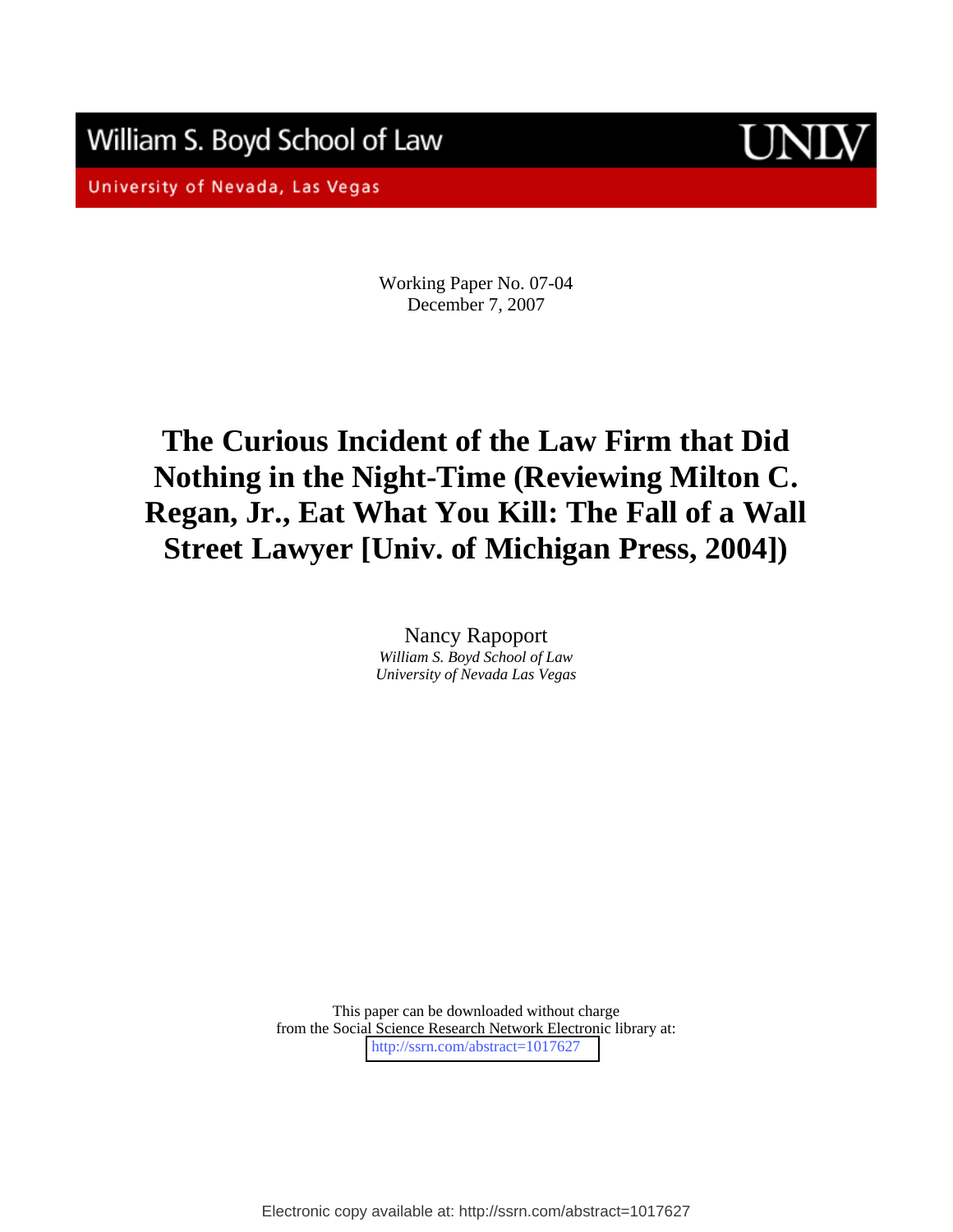### Book Review

#### THE CURIOUS INCIDENT OF THE LAW FIRM THAT DID NOTHING IN THE NIGHT-TIME<sup>1</sup>

A review of Milton C. Regan, Jr, *Eat What You Kill: The Fall of a Wall Street Lawyer* (University of Michigan Press, 2004) by Nancy B. Rapoport<sup>2</sup>

> "Is there any point to which you would wish to draw my attention?" "To the curious incident of the dog in the night-time." "The dog did nothing in the night-time." "That was the curious incident," remarked Sherlock Holmes.<sup>3</sup>

In *Eat What You Kill*, <sup>4</sup> Professor Milton Regan illustrates the lengths to which people will go to ignore egregiously bad conduct—in effect, "d[oing] nothing in the night-time". Regan describes the rise and fall of John Gellene, a well-known bankruptcy lawyer who became a federal felon.<sup>5</sup>

"[I]n December 1996 federal prosecutors in Milwaukee obtained a grand jury indictment of Gellene. He was charged on two felony counts of making false declarations in the affidavits he had submitted to Judge Eisenberg. He also was charged on one felony count for using a false

<sup>1</sup> © Nancy B. Rapoport 2007. All rights reserved.

5

<sup>2</sup> Gordon & Silver, Ltd. Professor, William S. Boyd School of Law, University of Nevada, Las Vegas. I owe special thanks to my former University of Houston Law Center research assistant, Stephen Chen, who worked tirelessly on this book review while finishing his undergraduate studies at the University of Texas, and whose work was every bit as good as that of most first-year law students at any of the schools with which I have been associated. He is now a second-year law student at UH; some smart law firm should go ahead and hire him. He also wrote a deadon accurate book review of this book.

I owe thanks as well to my two research assistants at Boyd, Robert Arroyo and Matt Seaton; and to Kelli Cline, Dr Michele Follen, Jennifer Gross, Jeff Van Niel, and Morris Rapoport. Brad Wendel gets my thanks for two reasons: because he waited so patiently for this draft and because his suggestions made it better. I also want to thank two other groups for their very helpful comments: the faculty of the William S. Boyd School of Law, University of Nevada, Las Vegas (comments during a presentation of a related paper over a year ago), and the students in my Enron class at St John's University School of Law's LLM in Bankruptcy Program (comments made during class discussions).

<sup>3</sup> *Silver Blaze,* Arthur Conan Doyle, *The Complete Sherlock Holmes, Volume I* (New York, Barnes & Noble Classics, 2003), 399, 413.

<sup>4</sup> Milton C. Regan, Jr, *Eat What You Kill: The Fall of a Wall Street Lawyer* (Ann Arbor, University of Michigan Press, 2004) [hereinafter *Eat What You Kill*].

"Mr. Gellene was found guilty of two counts of making false oaths in a bankruptcy proceeding, in violation of 18 U.S.C. § 152(3). He was convicted specifically of 'knowingly and fraudulently' making false declarations under oath in two Rule 2014 bankruptcy applications. Twice he applied for an order approving his employment as attorney for the debtor; first, on February 18, 1994, the day he filed Bucyrus' Chapter 11 bankruptcy, and second, on March 28, 1994, after the hearing on his application, when he elaborated on potential conflicts of interest, as the bankruptcy court had requested. Those applications failed to list the senior secured creditor and related parties."

*US v Gellene*, 182 F 3d 578, 585–86 (7th Cir 1999) (footnotes omitted). Gellene was also convicted of one count of perjury: *ibid,* 590.

Electronic copy available at: http://ssrn.com/abstract=1017627 http://ssrn.com/abstract=1050761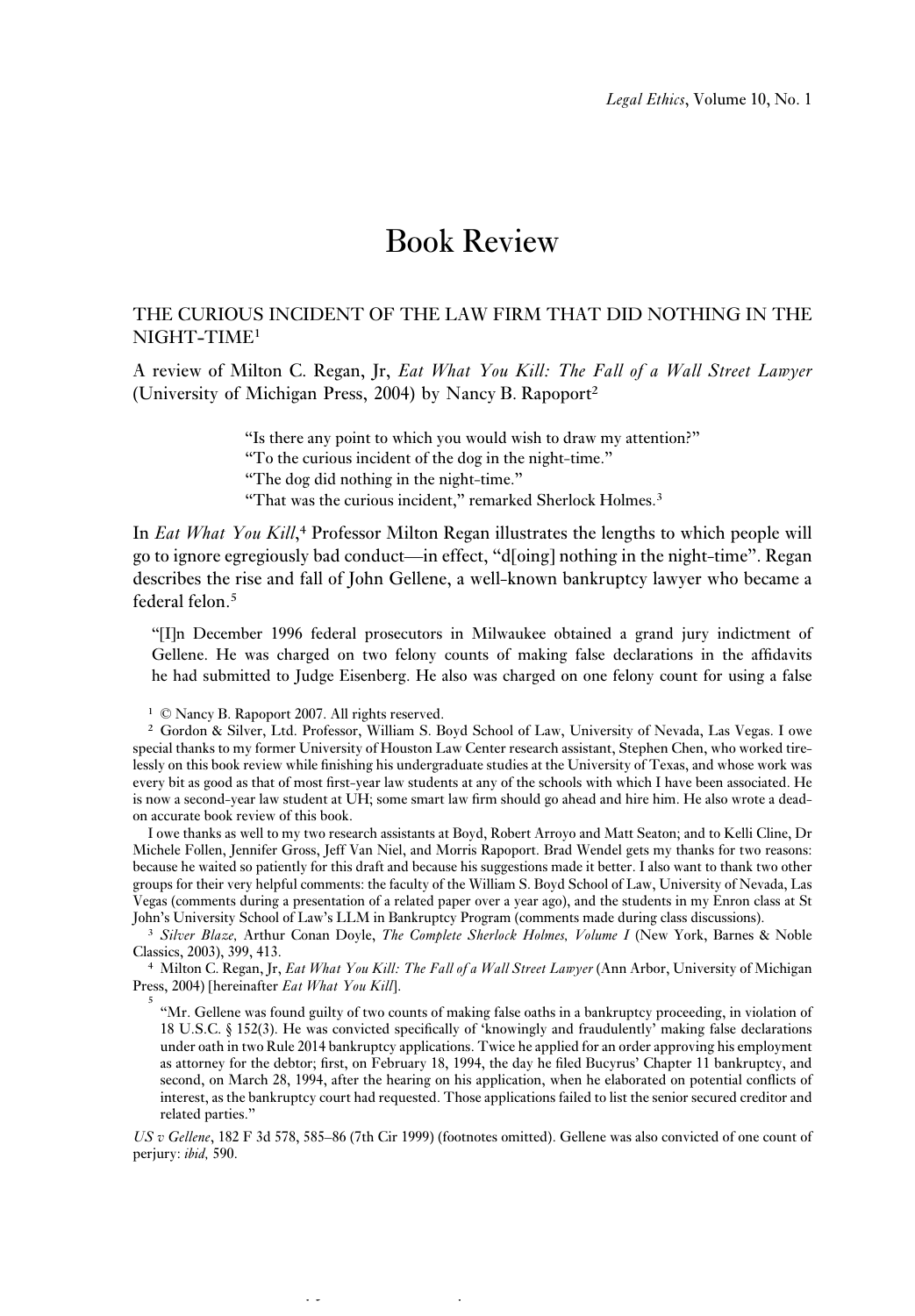affidavit under oath to claim that Milbank was eligible to receive payment for its work on the bankruptcy. Each of the first two counts carried a penalty of up to five years in prison and a \$250,000 fine. The third count was punishable by up to five years in prison and a \$10,000 fine. Any prison sentence over a year would deprive Gellene of his right to vote, his ability to be a teacher, his eligibility to hold public office, and the opportunity to practice law. He was the first lawyer ever charged under federal criminal law for violating Bankruptcy Rule 2014."<sup>6</sup>

Gellene was convicted, and he served time for his misconduct.<sup>7</sup> The law firm at which he had been a partner—Milbank Tweed Hadley & McCloy ("Milbank")—was required to disgorge almost \$2 million in fees and eventually settled a \$100 million malpractice lawsuit.<sup>8</sup>

*Eat What You Kill* is a marvellous book: a cautionary tale for all lawyers and law students, even if they will never practise bankruptcy law. There have been many interesting reviews of this book,<sup>9</sup> and most of them focus on Gellene's own characteristics. Some of them focus on the sort of pressure that high-calibre law firms put on their associates.

I'm interested in a slightly different question: what was there about Milbank that caused the partners to overlook such warning signs as (1) Gellene's failure to complete his paperwork to become admitted to the New York bar, which caused him to practice without a New York law license for several years; (2) his failure, as an experienced bankruptcy partner, to disclose a "potential"<sup>10</sup> conflict of interest to the bankruptcy court; (3) his failure to file timesheets unless he was fined for non-submission; and (4) his tendency to hunker down, take on all of the work himself, without asking for help or keeping others apprised of his workload? How many red flags did Milbank need to understand that Gellene was a liability as well as an asset?<sup>11</sup> In other words, was Milbank's failure to rid itself of Gellene an isolated instance of greed overcoming common sense, or was the failure a more systemic problem of how people in organisations behave?

<sup>6</sup> *Eat What You Kill*, *supra* n. 4, 3.

<sup>7</sup> *Ibid,* 287.

<sup>8</sup> M.C. Regan, Jr, "Taking Law Firms Seriously" (2002) 16 *Georgetown Journal of Legal Ethics* 155, 160.

<sup>9</sup> See, eg, A.V. Alfieri, "The Fall of Legal Ethics and the Rise of Risk Management" (2006) 94 *Georgetown Law Journal* 1909; S. Lubet, "False Flats" (2006) 19 *Georgetown Journal of Legal Ethics* 275; M.A. Sargent, "The Moral World of Corporate Lawyers" (2006) 19 *Georgetown Journal of Legal Ethics* 289; P.C. Saunders, "When Compensation Creates Culture" (2006) 19 *Georgetown Journal of Legal Ethics* 295; T. Rostain, "Partners and Power: The Role of Law Firm Organizational Factors in Attorney Misconduct" (2006) 19 *Georgetown Journal of Legal Ethics* 281 [hereinafter Rostain]; W.H. Simon, "The Ethics Teacher's Bittersweet Revenge: Virtue and Risk Management" (2006) 94 *Georgetown Law Journal* 1985; W.B. Wendel, "Ethical Lawyering in a Morally Dangerous World" (2006) 19 *Georgetown Journal of Legal Ethics* 299 [hereinafter Wendel].

<sup>10</sup> The conflict in question was more than "potential"; it was real.

<sup>11</sup> Gellene's tragic story—and Milbank's steadfast refusal to fire someone who had significant problems complying with law firm policy, the New York bar's requirements for admission, legal ethics generally, and the bankruptcy ethics rules relating to disclosure of conflicts—reminds me of the song we sing at Passover, *Dayenu*. See, eg, http://www.greatjewishmusic.com/Midifiles/Passover/Dayenu.htm. The point of *Dayenu* is that each gift that God gave us would have been sufficient in and of itself, but God kept giving us more and more. Gellene's (and Milbank's) story is a sort of anti-*Dayenu*: had Milbank fired Gellene when it discovered that he had been representing himself as a duly admitted New York lawyer, *dayenu*; had Milbank fired Gellene when it realised that the only way to force him to turn in a timesheet was to impose thousands of dollars in monthly fines, *dayenu*; had Milbank fired Gellene when it noticed that Gellene never, ever took time to participate in the summer associate mentorship program that he had agreed to do, *dayenu* (although I don't know of any firm that would fire someone just for that infraction); had Milbank fired Gellene after several annual reviews pointed out that he kept all of his work to himself, worked like a madman, and didn't ask for help, *dayenu*. By the time Milbank found out that it was going to lose (by default) a motion to disgorge \$2 million in fees if it didn't act fast, it was too late.

Electronic copy available at: http://ssrn.com/abstract=1017627 http://ssrn.com/abstract=1050761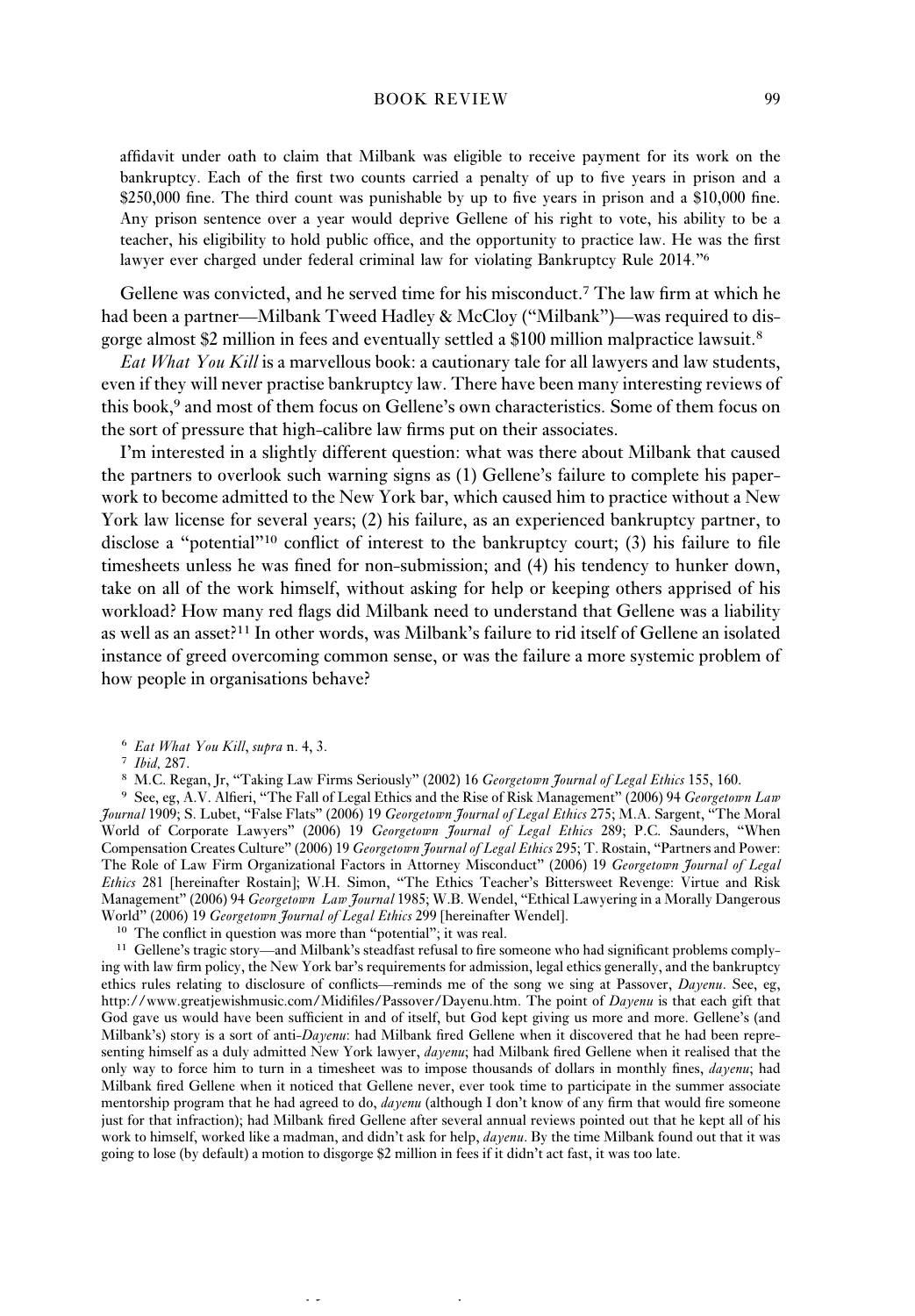I believe that Milbank's failure to act was a sort of co-dependency and that there are countless incidents of "ethical lapse" co-dependency in organisations, caused<sup>12</sup> not by simple greed, but by a combination of psychological and sociological factors that cause very bright people to do some very stupid things. John Gellene's story is but one example; Jeff Skilling, Andy Fastow and Ken Lay of Enron provide other examples. History is replete with such examples. The American Bar Association (with ethics codes) and Congress often will react by attempting to legislate better behaviour. Unfortunately, no amount of legislation is going to save us from the foibles of human nature. Until we understand the effects that cognitive dissonance, the diffusion of responsibility,<sup>13</sup> and social pressure<sup>14</sup> have on the human psyche, we can legislate behaviour until the cows<sup>15</sup> come home and we'll still see no changes in the way that people in organisations handle even the most glaring misbehaviour.

#### **I. Enron and the Human Condition**

Many people have studied Enron,<sup>16</sup> and most point to a combination of loopholes in the legal and business worlds to explain what went wrong. After obsessing about Enron for years, though, I believe that the exploitation of loopholes was only a symptom of the problem, not a cause. Instead, I believe that human nature—especially that part of human nature that plays mind games, such as cognitive dissonance, diffusion of responsibility, and social pressure created the problems at Enron.

#### *a. Cognitive Dissonance Generally*

Although several academics have studied cognitive dissonance, Leon Festinger first defined it as

"[t]he psychological opposition of irreconcilable ideas (cognitions) held simultaneously by one individual, created a motivating force that would lead, under proper conditions, to the adjust-

<sup>12</sup> These incidents may be exacerbated by greed, but they aren't caused by greed.

<sup>13</sup> "Partly in response to the highly publicized inaction of thirty-eight alleged witnesses of the death of Kitty Genovese in 1964, psychologists have conducted hundreds of field studies of helping behavior among strangers. Some of these focus on personal characteristics, such as age or sex, of the potential helper. Others focus on situational variables, such as how burdensome providing help would be. These sorts of studies can illuminate both what sorts of socialization processes abet altruism, and also how willing a well socialized person would be to trade off rectitude for, say, personal safety. Research along these lines might help rationalactor theorists decide in which people, in which situations, and in what quantities, to alloy the self-interest model with a dollop of altruism."

R.C. Ellickson, "Symposium on Post-Chicago Law and Economics: Bringing Culture and Human Frailty to Rational Actors: A Critique of Classical Law and Economics" (1989) 65 *Chicago-Kent Law Review* 23, 47–48 (footnotes omitted). Cf J.J. Rachlinski, "Symposium on Law, Psychology, and the Emotions: The Limits of Social Norms" (2000) 74 *Chicago-Kent Law Review* 1537, 1556. ("Neither was Kitty Genovese really the victim of a callous, urban social norm. Rather, the presence of a passive group affected the bystander's interpretation of Genovese's plight.")

<sup>14</sup> See, eg, S. Asch, "Effects of Group Pressure Upon the Modification and Distortion of Judgments" in *Readings in Social Psychology 2* (G. Swanson, T. Newcomb, E. Hartley *et al* (eds), New York, Holt, 1952); K.S. Larsen, "The Asch Conformity Experiment: Replication and Transhistorical Comparisons" (1990) 5 *Journal of Social Behavior and Personality* 163. 15 Cf text accompanying n. 23, *infra*.

<sup>16</sup> Including me. See N.B. Rapoport and B.G. Dharan (eds), *Enron: Corporate Fiascos and their Implications* (New York, Foundation Press, 2004) [hereinafter *Corporate Fiascos*].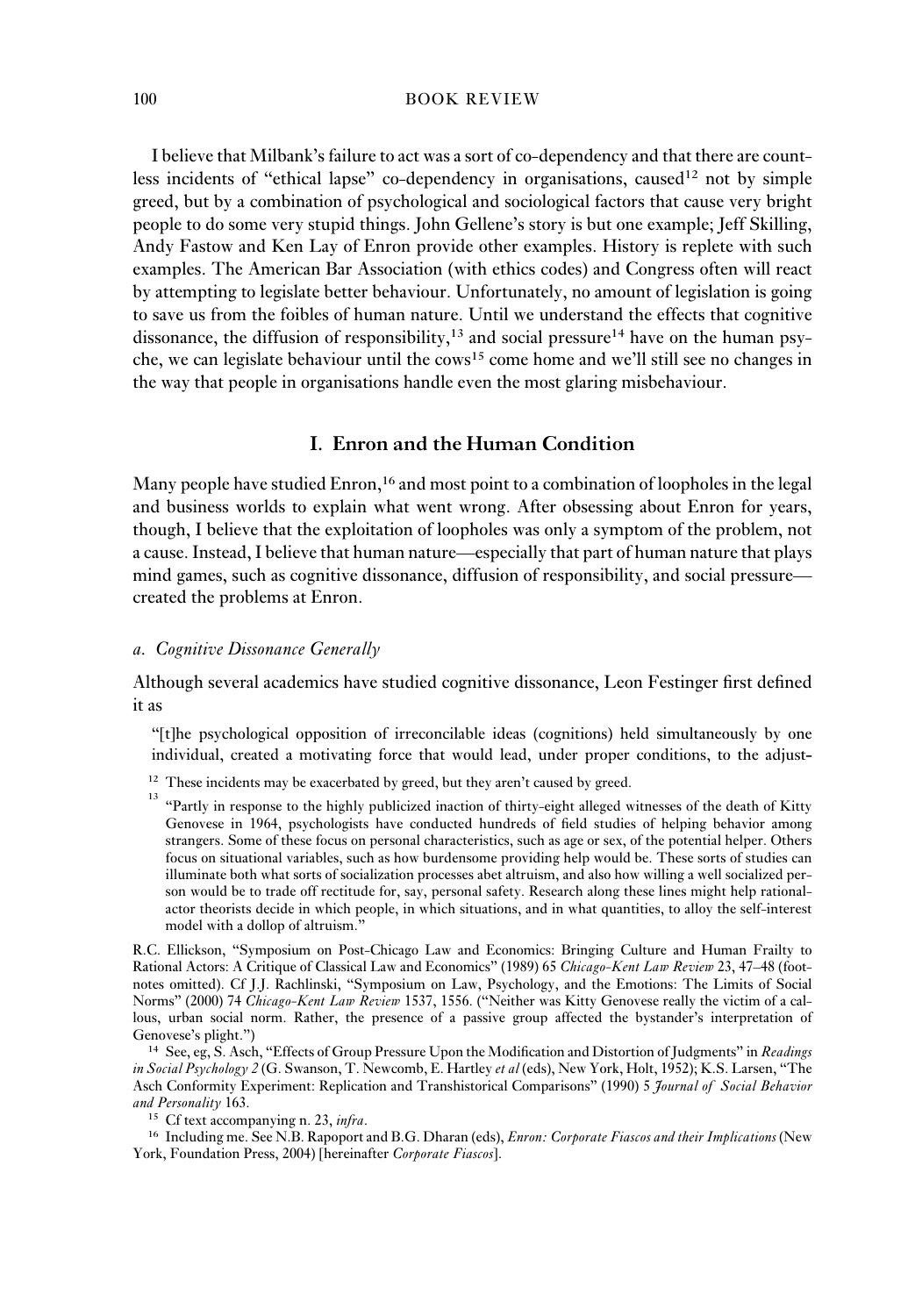ment of one's belief to fit one's behavior—instead of changing one's behavior to fit one's belief (the sequence conventionally assumed)."<sup>17</sup>

In short, cognitive dissonance is the mind's creation of a justification that can explain how a good person can do something very, very bad. Cognitive dissonance tells us that, because the human mind can't tolerate acting in a way that contradicts a person's positive self-image, a person who does something unethical or immoral will come up with a "logical" explanation for that behaviour. These explanations run the gamut, justifying everything from adultery ("if my spouse weren't distant, I wouldn't cheat") to embezzlement ("I'll pay it back tomorrow, and no one's being hurt") to murder ("he made me kill him").

One of Festinger's experiments involved asking a group of people to lie. He divided that group into two subgroups—one of the subgroups received \$20 in exchange for telling the lie, and the other group received \$1 in exchange for telling the lie. Festinger found that the members of the \$1 payment group were

"far more likely to claim, after the fact, that they really believed the lie, than those who'd earned the twenty dollars. Why would that be? Festinger hypothesized that it is much harder to justify lying for a dollar; you are a good, smart person after all, and good, smart people don't do bad things for *no real reason*. Therefore, because you can't take back the lie, and you've already pocketed the measly money, you bring your beliefs into alignment with your actions, so as to reduce the dissonance between your self-concept and your questionable behavior. However, those folks who were paid twenty dollars to lie, they didn't change their beliefs; in effect they said, 'Yeah, I lied, I didn't believe a word of what I said, but I got paid well.' The twenty-dollar subjects experienced less dissonance; they could find a compelling justification for their fibs, and that justification had double-digits and a crisp snap."<sup>18</sup>

According to Festinger's theory, the smaller the payment, the more likely the creation of cognitive dissonance.<sup>19</sup>

When I lecture about cognitive dissonance, I usually illustrate the theory by observing that only the theory of cognitive dissonance can explain why someone would go on a second date after the first date was horrendous. To explain the action of choosing to go out on date #2, the corresponding thought must be "I am a very good judge of people, so if I'm going out on

<sup>17</sup> L. Slater, *Opening Skinner's Box: Great Psychological Experiments of the Twentieth Century* (New York, W.W. Norton, 2004), 113 (2004) [hereinafter Slater] (citing L. Festinger, *A Theory of Cognitive Dissonance* (Stanford, CA, Stanford University Press, 1957)).

<sup>18</sup> Slater, *ibid*, 117–118. In other words, cognitive dissonance occurs when someone doesn't want to admit that he did something bad for a bad reason (ie, flat-out greed); instead, he'll "justify" his decision in order to believe that he did something objectively "bad" for a "good" reason. Who wants to say that he can be bought for a mere dollar? On the other hand, who among us can say that he will not be bought for *any* price?

<sup>19</sup> *Ibid*, 118. I don't intend to discuss all of the literature on cognitive dissonance here. Other and better scholars have done that, and they have applied cognitive dissonance theory to lawyer behaviour in far more elegant ways than I can. See, eg, D.J. Luban, "The Ethics of Wrongful Obedience" in D.L. Rhode (ed), *Ethics in Practice: Lawyers' Roles, Responsibilities, and Regulation* (New York, Oxford University Press, 2000). But even a cursory discussion of cognitive dissonance comes up with some unusual examples: the experiment by Landis in 1924, finding that 71 per cent of subjects in his sample would chop off a rat's head if the experimenter asked them to do so; the experiment by Frank in 1944, in which subjects would do pretty much whatever the experimenter requested as long as the experimenter wore a white lab coat while making his request; Asch's superb experiment in which a group of actors could persuade an experiment's subject to disbelieve his own eyes and concur with the group's (wrong) conclusion about the length of some lines on paper; and, of course, Stanley Milbank's experiments using a fake electric shock machine to test his subjects' willingness to electrocute total strangers. Slater, *supra* n. 17, 41–48. To see some film of the subjects in Milgram's experiment, see *Enron: The Smartest Guys in the Room* (Magnolia Home Entertainment 2005).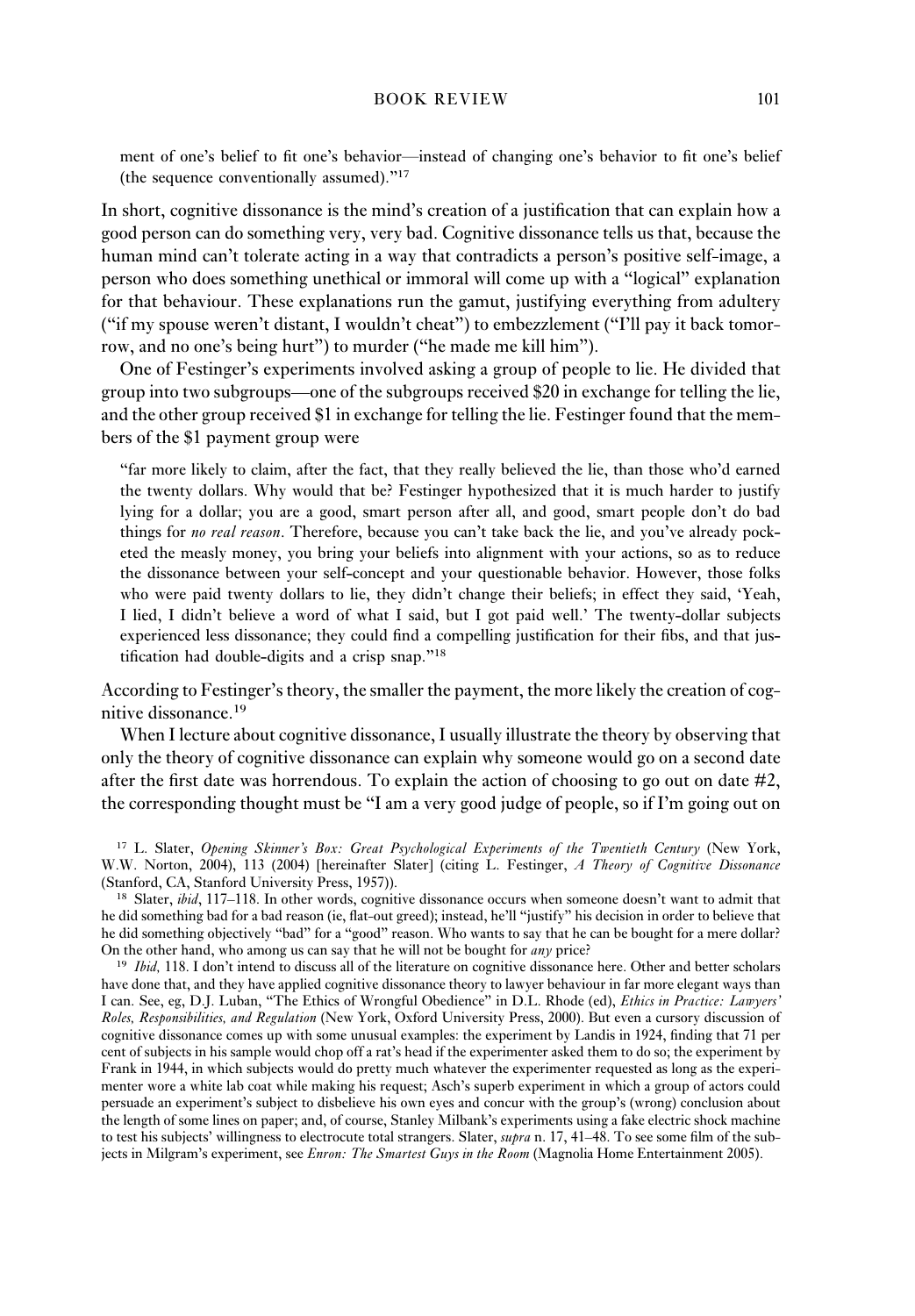a second date with this person after the first date was so miserable, it's because I believe that the person's behavior on date #1 was an aberration". People laugh at that example, but it's a very small step from that example to why someone might stay in an abusive relationship: "I'm not a masochist, so I must be with this person because the destructive behavior is not the 'real' him."

#### *b. Cognitive Dissonance at Enron*

I've written before about the cognitive dissonance at Enron.<sup>20</sup> Since the publication of our Enron book,<sup>21</sup> Andy Fastow and Jeff Skilling have begun serving time in federal prison, and Ken Lay likely would have joined them, but for his untimely death in 2005. Even though we know that not everyone who worked at Enron was a crook, a liar, or a cheat, we also know or at least we have a reasonable understanding—that several of the deals were designed to generate the appearance of profits at the end of quarters or fiscal years.<sup>22</sup> As one classic Enron joke explains,

"Enron Capitalism: You have two cows. You sell three of them to your publicly listed company, using letters of credit opened by your brother-in-law at the bank, then execute a debt-equity swap with an associated general offer so that you get all four cows back, with a tax exemption for five cows. The milk rights of the six cows are transferred through an intermediary to a Cayman Island company secretly owned by the majority shareholder who sells the rights to all seven cows back to your listed company. The Enron annual report says the company owns eight cows, with an option on one more."<sup>23</sup>

In deal after deal, quarter after quarter, Enron was milking its fictitious cows for all they were ostensibly worth. There are several theories proposed to explain the behaviour of Enron's officers and directors. Congress tended to explain the behaviour as simple, unbridled  $\beta$  greed,<sup>24</sup> and it tried to create negative incentives to offset this greed with Sarbanes-Oxley.<sup>25</sup> Others have suggested that Enron used political power to change the checks and balances on its accounting measures, as when Wendy Gramm's work at the Commodity Futures Trade Commission allowed Enron to use mark-to-market accounting on its energy deals.<sup>26</sup>

Enron's misdeeds weren't due to an absence of collective intelligence, because Enron regularly hired the best and the brightest (as did the late accounting firm Arthur Andersen).<sup>27</sup> As

<sup>20</sup> See, eg, "Enron, Titanic, and The Perfect Storm" in *Corporate Fiascos*, *supra* n. 16, 927.

<sup>21</sup> *Ibid.*

<sup>22</sup> *See* J.D. Van Niel and N.B. Rapoport, "Dr Jekyll & Mr Skilling: How Enron's Public Image Morphed From the Most Innovative Company in the *Fortune 500* to the Most Notorious Company Ever", in *Corporate Fiascos*, *supra* n. 16, 77, 80–83.

<sup>23</sup> http://politicalhumor.about.com/library/blenronomics.htm (visited 18 September 2007).

<sup>24</sup> 148 Cong Rec H5462-02, H5466 (25 July 2002).

<sup>25</sup> *Ibid,* H5464; Public Company Accounting Reform and Investor Protection Act of 2002, Pub L No 107–204, 116 Stat 745 (codified in scattered sections of 11, 15, 18, 28, and 29 USC (2000)).

<sup>26</sup> See, eg, T. Fleck and B. Wallstin, "Enron's End Run: To make a mess as big as the Enron debacle, you need some friends in high places—Texas Senator Phil Gramm and his wife, for instance" *Dallas Observer*, 7 February 2002. Mark-to-market accounting isn't a problem when the "market" to which the contract's estimated profits are accelerated and recorded in year one is a real market, with the ability to verify the calculation of those profits. Where Enron went wrong was in creating both the deal and the market itself, which allowed it to manipulate both sides of the equation: the contract's calculated profit and the market that set that profit.

<sup>27</sup> Although Andersen's appeal of certain of the jury instructions to the United States Supreme Court was successful, *Arthur Andersen v United States*, 544 US 696 (2005), the decision came too late to save Andersen from destruction.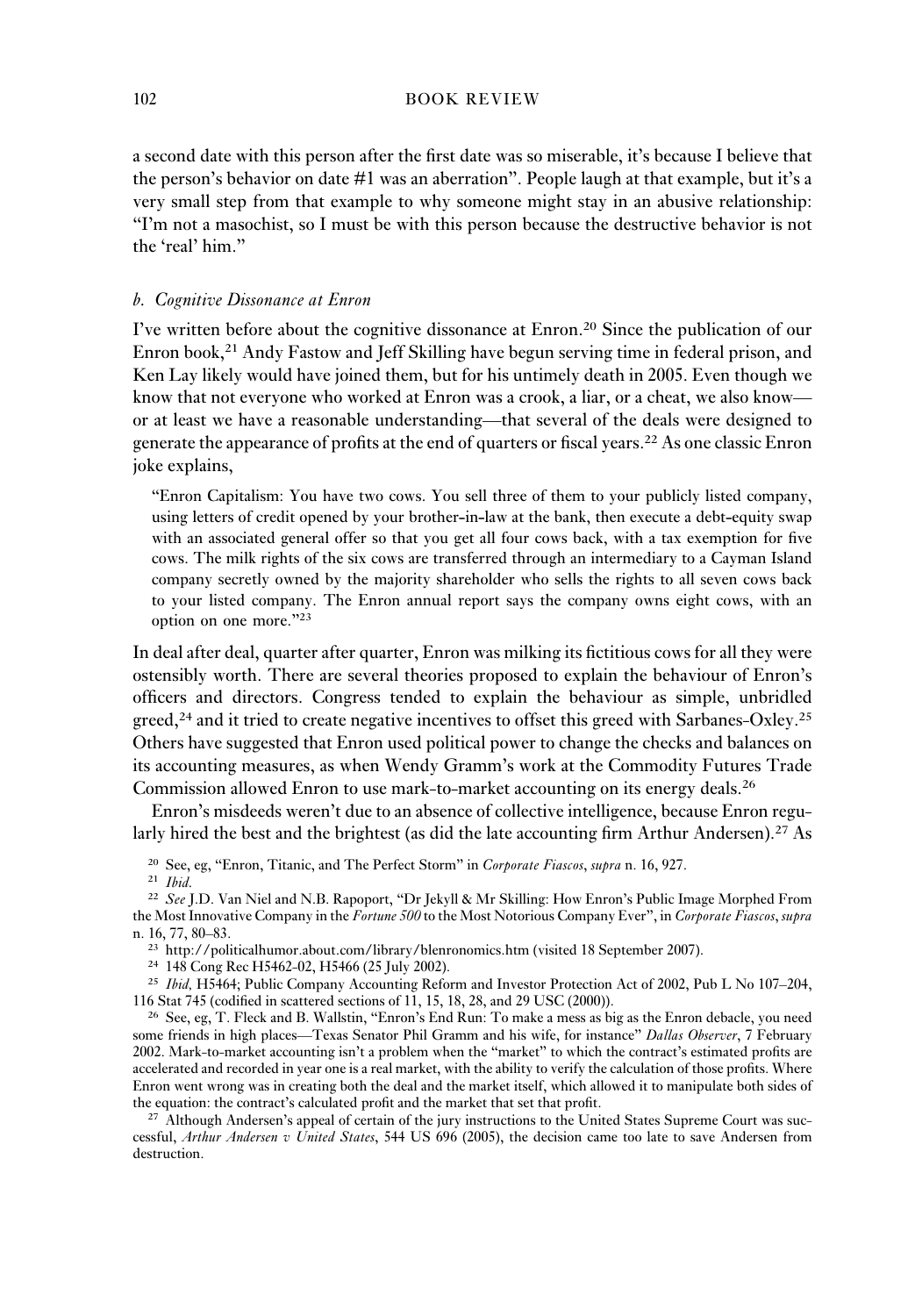authors from Daniel Goleman<sup>28</sup> to Peter Salovey and John Mayer<sup>29</sup> have pointed out, though, IQ is not necessarily linked to EQ (emotional intelligence). IQ can tell a businessperson how to manipulate the rules to her advantage; EQ can tell her why she shouldn't do it.

A perfect example of Enron's failure to encourage more ethical decision-making is its exploitation of California's then-existing regulatory structure for round-trip electricity trading. According to several sources,<sup>30</sup> Enron traders shipped excess electricity out of California and then encouraged power plants to create false outages. Then, when California needed the electricity again, Enron<sup>31</sup> was able to import the out-of-California electricity at exorbitantly high prices.<sup>32</sup> The scheme looked something like this:<sup>33</sup>



California PX sells power to Enron, who ships power to out-of-state entity. Shortage of power in California triggers buying obligation by ISO, which shops for power out of state. Enron waits until prices peak on the California Grid, has the out-of-state entity ship power back to Enron, who then re-sells the same power back to ISO for up to 20 times the price that was paid that same day to bring the power out of California. The out-of-state entity charged Enron a fee to take power and return it in the same day.

<sup>28</sup> *See* D.P. Goleman, *Emotional Intelligence* (New York, Bantam Books, 2006); C. Cherniss and D. Goleman (eds), *The Emotionally Intelligent WorkPlace* (San Francisco, Jossey Bass, 2001); D.P. Goleman, *Working With*

<sup>&</sup>lt;sup>29</sup> P. Salovey, J. Mayer and M. Brackett, *Emotional Intelligence: Key Readings on the Mayer and Salovey Model* (Portchester, NY, Dude, 2004). 30 See M. Lifsher and E. Douglass, "The Enron Verdicts: Californians See Poetic Justice" *LA Times*, 26 May

<sup>2006,</sup> A1; T. Egan, "Tapes Show Enron Arranged Plant Shutdown" *NY Times*, 4 February 2005, A12.

<sup>&</sup>lt;sup>31</sup> Other energy companies apparently also engaged in this sort of market manipulation.

<sup>32</sup> R.A. Oppel, Jr, "Enron's Many Strands; The Strategies: How Enron Got California To Buy Power It Didn't Need" *NY Times*, 8 May 2002, C1; M.W. Lynch and A. Moore, "Power Tripped: Energy Crisis, California", *Reason*, 1 June 2001, 33.

<sup>33</sup> J.D. Van Niel, "Enron—The Primer" in *Corporate Fiascos*, *supra* n. 16, 3, 22.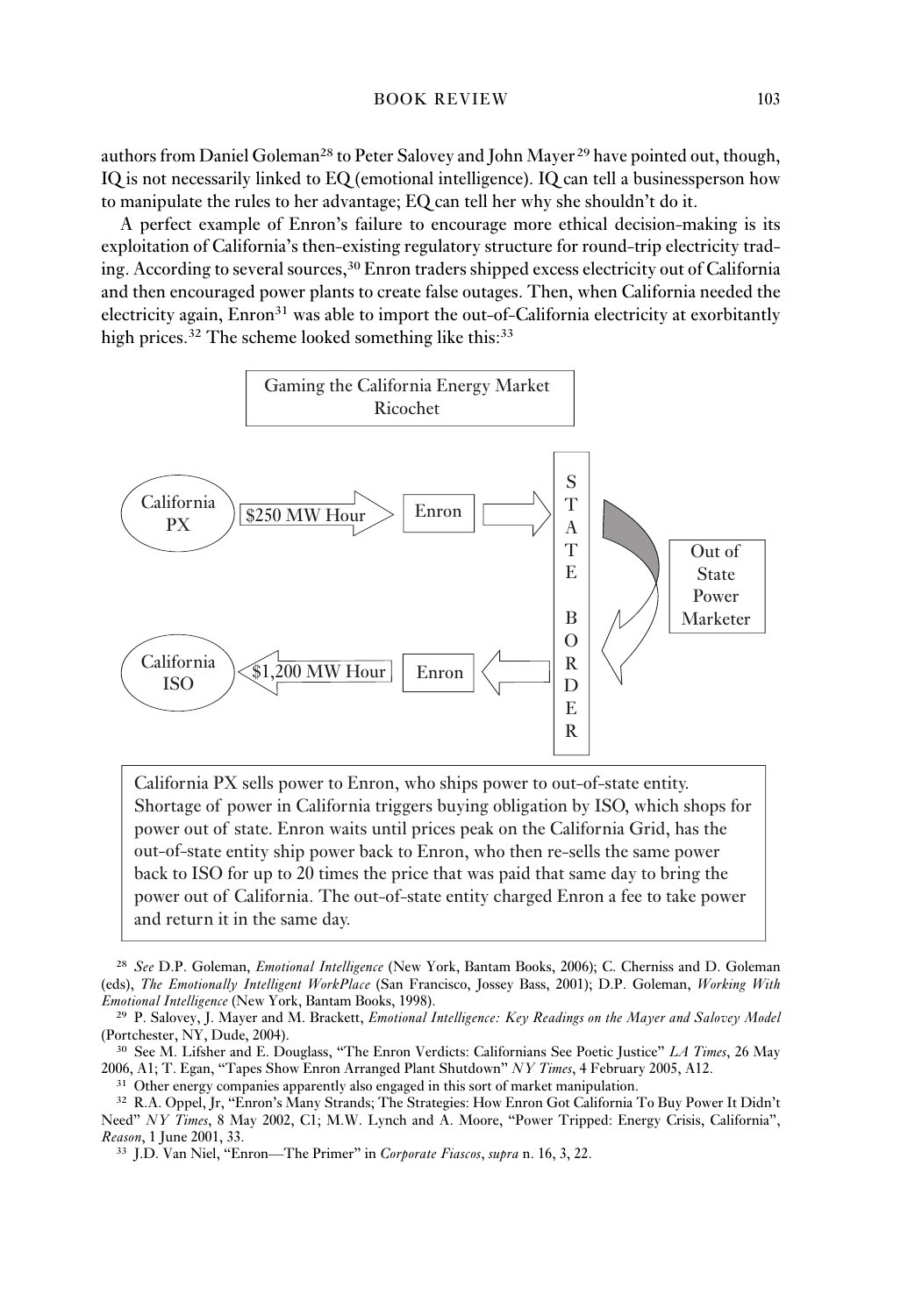Was the scheme *legal*? Had Enron not manipulated the supply of electricity out of, and then back into, California, then the answer is "sure": Enron was simply pricing the electricity so as to benefit its own shareholders. But was it *ethical*? Not by any stretch of the imagination.<sup>34</sup> Ask anyone who lived through the rolling brownouts of the California energy crisis.

Let's assume, though, that some of the people at Enron actually agonised over the "round-tripping" of electricity in California, as well as over Enron's business losses and the ridiculous deals designed to cover them up. In fact, there were many who expressed their unease regarding those deals.<sup>35</sup> So then why did these smart people facilitate those deals, by participating in them<sup>36</sup> or by remaining silent about them?<sup>37</sup>

<sup>34</sup> Had Enron (allegedly) not manipulated the demand for electricity by agreements, then the question of whether Enron's round-trip trading was ethical is much more difficult. Lawyers are supposed to find gaps and, yes, loopholes in regulations for the benefit of their clients. Still, the enormous profits generated by round-trip trading raise a related question: is there such a thing as too much profit?

<sup>35</sup> See generally M. Swartz and S. Watkins, *Power Failure: The Inside Story of the Collapse of Enron* (New York, Doubleday, 2003); see also Watkins' email to Lay, available at http://www.itmweb.com/f012002.htm.

<sup>36</sup> One possibility is that these very smart people had very poor moral reasoning skills. Maybe part of the problem at Enron was created by the relative youth of many of the key players: see, eg, "Key Enron Executives' Penalties" *Washington Post*, 14 December 2006, D1; J.S. Emshwiller, "'Benron' Behind Bars; An inside look at the life of Ben Glisan, Jr, the first Enron executive to go to jail" *Wall Street Journal*, 21 April 2007, A1, as well as a concomitant lag in their moral reasoning abilities: *see* R. Kegan, *In Over our Heads: the Mental Demands of Modern Life* (Cambridge, MA, Harvard University Press, 1998). My very-uneducated guess would place Fastow (and many of his colleagues) in stages one or two of Kohlberg's moral reasoning scale.

According to Kohlberg, moral reasoning progresses in relatively well-defined stages. In stage one, people decide to do or not do an act merely out of a desire to avoid punishment. See N.B. Rapoport, "Lord of the Flies (1963): The Development of Rules Within an Adolescent Culture" in R. Strickland, T. Foster and T. Banks (eds), *Screening Justice—The Cinema of Law: Fifty Significant Films of Law, Order and Social Justice*, (Buffalo, William S. Hein & Co, 2005) [hereinafter *Flies*]. Stage two decisions represent a *détente* or a *quid pro quo* between actors. See M.D. Daneker, "Moral Reasoning and the Quest for Legitimacy" (1993) 43 *American University Law Review* 49, 54 [hereinafter Daneker]; cf C. Gilligan *et al* (eds), *Mapping the Moral Domain: A Contribution of Women's Thinking to Psychological Theory and Education* (Cambridge, MA, Harvard University Press, 1988) [hereinafter *Mapping*]; C. Gilligan, "Getting Civilized' (1994) 63 *Fordham Law Review* 17; C. Menkel-Meadow, "What's Gender Got To Do With It?: The Politics and Morality of an Ethic of Care" (1995) 22 *New YorkUniversity Review of Law and Social Change* 265, 276 and n. 39 (reviewing J.C. Tronto, *Moral Boundaries: A Political Argument for an Ethic of Care* (New York, Routledge, 1993)); see also P.S. Karlan and D.R. Ortiz, "In a Diffident Voice: Relational Feminism, Abortion Rights, and the Feminist Legal Agenda" (1993) 87 *Northwestern University Law Review* 858, 863, 870 (contrasting Kohlberg's theory of moral development with Gilligan's theory). Only after stage two does the concept of a social contract—a higher power than the relationship between two actors—start to come into play. In stage three, people enforce rules because the rules exist. The difference between stage three and stage four reasoning is that, in stage three, society enforces the rules because they exist: see Daneker, 54–55; in stage four (the "law and order" stage), society enforces the rules because the rules have been enacted by majority rule, which provides an independent rationale for the "rightness" of those rules: *ibid*, 55. Stage five reasoning goes beyond majority rule to an articulable theory of rights (eg, natural law): *ibid*, 56, which allows stage five actors to factor in the rights of the minority: *ibid*. And the final stage, stage six, uses "universal ethical principles" to help the actor decide how to behave: *ibid,* 56 (footnotes omitted).

Once Enron started on its downhill track, by making riskier and more complicated deals in order to cover up its business failures, its executives were faced with a Hobbesian dilemma: take the losses, make the charges against earnings public and reap the consequences, or come up with Rube Goldberg-like deals to disguise its problems. See M. Flood, "Glisan Chips Away at Lay, Skilling Defense" *Houston Chronicle*, 23 March 2006, A1. (In all likelihood, Fastow's machinations enabled Enron to stay afloat far longer than it would have if Enron had come clean about its business failures at the time that the failures occurred.) I think that it's fair to assume that stage three–stage six reasoning didn't occur. In fact, I think that the key players at Enron stayed solidly in stage one. If the only reason to obey the rules is to avoid punishment, and if one discounts the risk of punishment by the likelihood of getting caught, then choosing to ignore the rules is a logical outgrowth of stage one reasoning. B. McLean and P. Elkind didn't name their book *The Smartest Guys in the Room* by accident. See *The Smartest Guys in the Room: The Amazing Rise and Scandalous Fall of Enron* (New York, Portfolio, 2003).

<sup>37</sup> "The only thing necessary for the triumph of evil is for good men to do nothing." Quotation attributed to Edmond Burke. See http://www.bartleby.com/66/18/9118.html, but see http://forum.quoteland.com/1/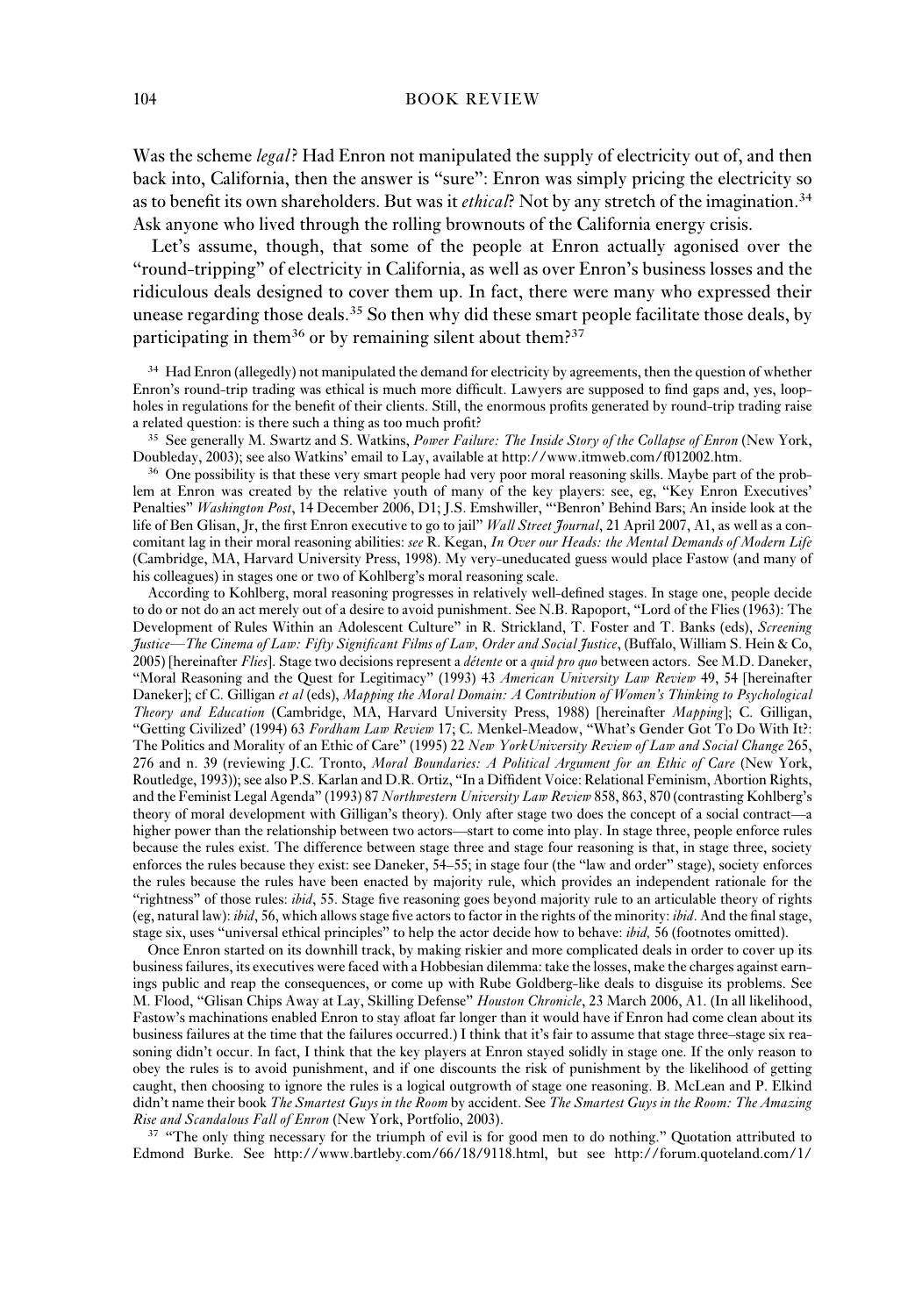#### *c. Diffusion of Responsibility at Enron*

Part of the answer must lie with the very human tendency to assume that "someone else" is taking care of the problem. The Powers Report to the Enron Board is a perfect example: the board blamed the accountants and the lawyers for Enron's downfall; the lawyers blamed the board and the accountants; and the accountants blamed the lawyers and the board.<sup>38</sup> None of these groups took responsibility for Enron's actions.

The classic example of diffusion of responsibility involves Kitty Genovese's murder on a warm, New York summer evening.<sup>39</sup> Genovese's murder took a long time to complete, and many people in many nearby apartments heard her cries for help, but no one called the police—on the assumption that someone else hearing her cries certainly must have called the authorities.40 With everyone hoping that someone else was taking action, no one took any responsibility himself.

So it went at Enron. Various employees were uncomfortable with the shaky deals that Fastow and Skilling proposed,<sup>41</sup> but there are few examples of anyone at Enron calling "shenanigans"42 on those deals. Sherron Watkins, in her now-famous memo, tried to get Ken Lay to own up to Enron's misdeeds—not because she was acting as a whistleblower, which she wasn't, but because she believed that Lay had not been involved in Enron's machinations. My guess is that Fastow *et al* counted on this facet of human nature in structuring the deals. Certainly Skilling's "rank and yank" reviews of Enron employees encouraged people to keep their heads down and their opinions to themselves, as did the amount of fees going to the professionals representing Enron. But neither cognitive dissonance nor diffusion of responsibility can provide a complete explanation of what went wrong at Enron.

#### *d. Social Pressure at Enron*

Social pressure played a large role in Enron's ability to keep its shady deals quiet. In Solomon Asch's famous experiment,<sup>43</sup> various actors were able to persuade the experimental subjects that the line that the subjects thought *was* identical to another line *wasn't* identical—even though the two lines were, in fact, exactly the same length.<sup>44</sup>

Even though the actors in the experiment were clearly wrong, the subject conformed to the social pressure in order to alleviate his own anxiety about the misidentification. If a subject can conform in a low-stakes situation, what likelihood was there that an Enron worker who "knew" that the deals weren't generating real money was going to speak out? Was someone at

OpenTopic?a=tpc&s=586192041&f=099191541&m=4131014151 (suggesting that the quotation has been misattributed to Burke).

<sup>38</sup> Powers report available at http://i.cnn.net/cnn/2002/LAW/02/02/enron.report/powers.report.pdf; J.C. Coffee, Jr, "Understanding Enron: 'It's About the Gatekeepers, Stupid' ", reprinted in *Corporate Fiascos*, *supra* n. 16, 125–143.

<sup>39</sup> "Queens Woman is Stabbed to Death in Front of Home" *NY Times*, 14 March 1964, 26.

<sup>40</sup> M. Gansberg, "Thirty-Eight Who Saw Murder Didn't Call the Police" *NY Times*, 27 March 1964.

<sup>41</sup> Swartz and Watkins, *supra* n. 35, 131–132; see also R. Bryce, *Pipe Dreams: Greed, Ego, and the Death of Enron* (Oxford, Public Affairs, 2002); B. Cruver, *Anatomy of Greed: The Unshredded Truth from an Enron Insider* (Carroll & Graf, 2002); *The Crooked E: The Unshredded Truth about Enron* (CBS television broadcast, 5 January 2003).

<sup>42</sup> Cf *South Park: Cow Days* (Comedy Central television broadcast, 30 September 1998) (Kyle calls "shenanigans" on a rigged carnival game). Brava to Jennifer Gross for finding this source.

<sup>43</sup> Asch, *supra* n. 14.

<sup>44</sup> See n. 14, *supra*.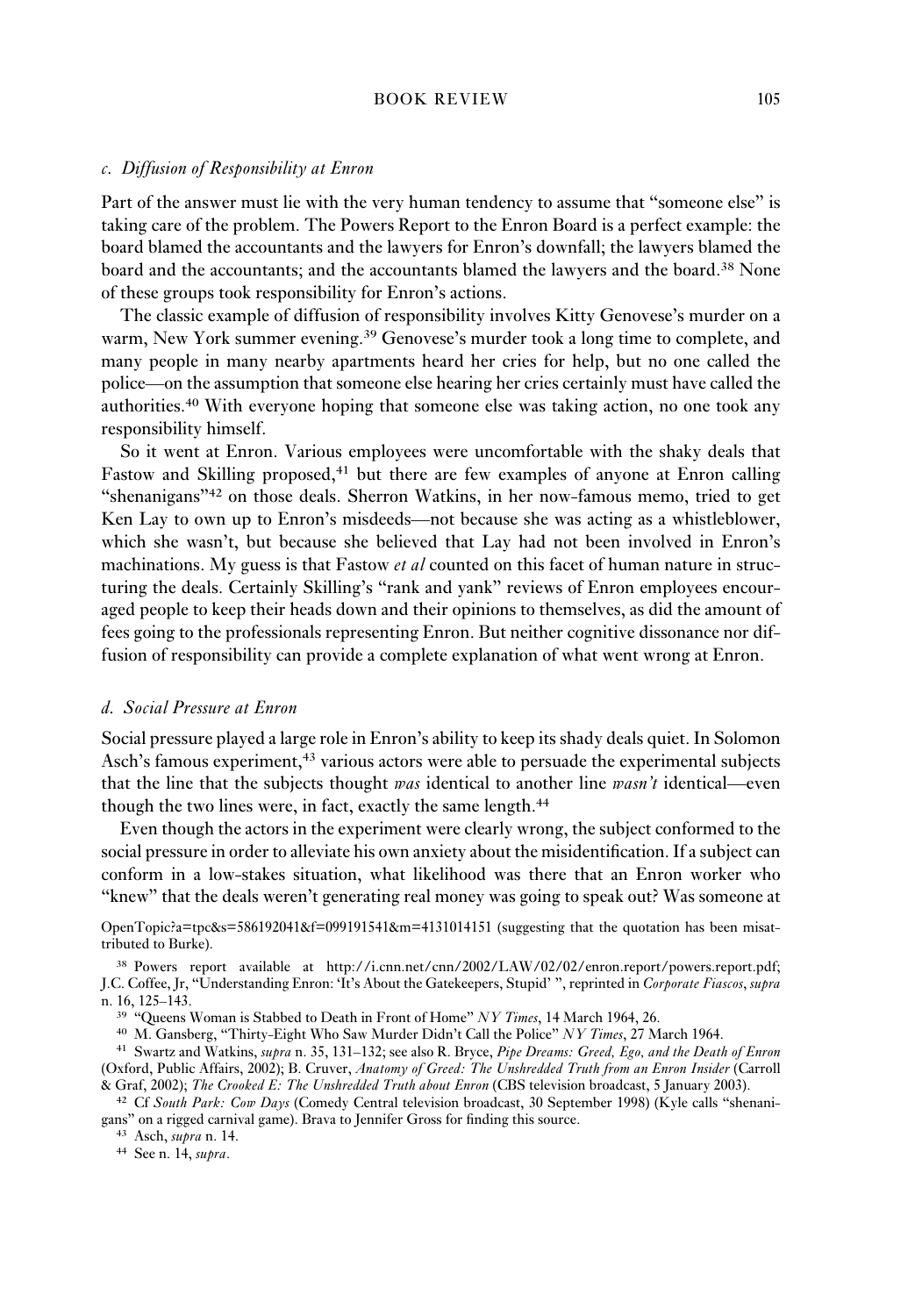Enron likely to say that the Dabhol power plant in India could never generate a profit, or that Azurix in Houston was mathematically incapable of making money? Hardly.

Cognitive dissonance kept the lawyers, the accountants, the employees, and the board from recognising that they had crossed the line repeatedly in their ill-fated attempts to keep Enron afloat. Even when they knew that something about the deals wasn't kosher, a combination of social pressure and diffusion of responsibility may have kept many of them from speaking out. Enron isn't unique—as the misadventures at WorldCom,<sup>45</sup> Tyco,<sup>46</sup> Global Crossing, <sup>47</sup> Hewlett-Packard, <sup>48</sup> Brocade, <sup>49</sup> and Dell<sup>50</sup> (among others) demonstrate. Milbank wasn't unique, either.<sup>51</sup>

#### **II. Gellene, Milbank, and the Human Condition**

What makes *Eat What You Kill* so interesting is its description of how Gellene's own insecurities managed to combine with Milbank's cavalier disregard for clear warning signs, thus creating a train wreck that sent Gellene to prison and Milbank to its malpractice insurer. Regan offers the two "prevailing explanations":

"The first is that Gellene was a moral rogue, an aberrant partner with a weakness for cutting corners when it suited his purposes. The second is that Gellene was the fall guy, someone pressured by his firm to conceal a conflict of interest so that Milbank could reap a reward of almost \$2 million in fees. From this perspective, Gellene was done in by a corrupt organization. The first explanation blames Gellene's fall on flawed character; the second depicts him as the victim of circumstances that he couldn't resist."<sup>52</sup>

Of course, each explanation is incomplete. Neither "the person" nor "the situation" is the only explanation; rather, it's the synergistic combination of character and context that explains it.

#### *a. Law Firms—The Context*

To understand why Milbank overlooked Gellene's clear ethical lapses, *Eat What You Kill* quite correctly begins with the social pressures that modern law firms face. Regan describes the three features of modern law firm life:

<sup>47</sup> See, eg, S. Romero, "SEC Scrutinizing Another Company" *NY Times*, 9 February 2002, A1.

<sup>45</sup> See, eg, J. Sanberg *et al*, "Disconnected: Inside WorldCom's Unearthing of a Vast Accounting Scandal" *Wall Street Journal*, 27 June 2002, A1.

<sup>46</sup> See, eg, M. Maremont and J. Markon, "Leading the News: Former Tyco Executives are Charged: New York Prosecutors Say Ex-CEO, Finance Officer Ran 'Criminal Enterprise' " *Wall Street Journal*, 13 September 2002, A3.

<sup>48</sup> See, eg, J.B. Stewart, "The Kona Files: How an Obsession with Leaks Brought Scandal to Hewlett-Packard" *The New Yorker*, 19 February 2007, 152.

<sup>49</sup> See, eg, E. Iwata*,* "Former Brocade CEO Guilty of Backdating; Conviction is First in Nationwide Crackdown" *USA Today*, 8 August 2007, B1.

<sup>50</sup> See, eg, M. Quinn, "Earnings; Dell Reveals it Manipulated its Books" *LA Times*, 17 August 2007, C1.

<sup>51</sup> See, eg, M. Neil, "Milberg Weiss in the Hot Seat: Should Law Firms Ever Be Indicted?" (2006) 92 *ABA Journal* 34 (December); "US Supreme Court Denial of Review Ends Sidley & Austin Bid to Avoid Monetary Relief Issue in Age Bias Case" *US Fed News*, 2 October 2006.

<sup>52</sup> *Eat What You Kill*, *supra* n. 4, 6.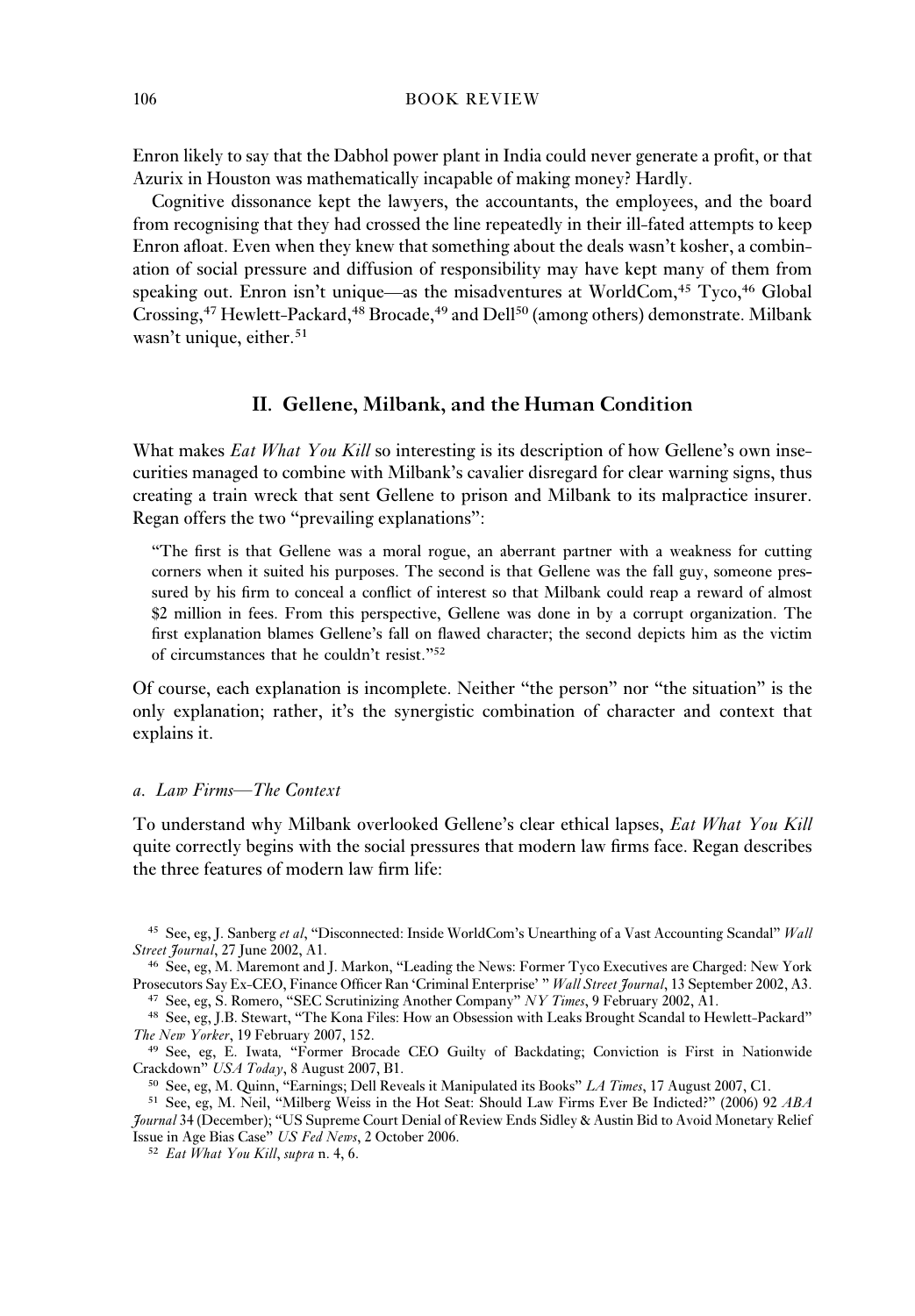"Focusing on these questions directs attention to three features that are common to practice in modern large law firms. First, a shift to merit-based compensation and away from job security means that partners as well as associates are competitors in a tournament [that never ceases, even after someone becomes a partner] . . .

. . . The common way to describe this system in the large firm is that you "eat what you kill". There are two main ways to be an entrepreneur who can compete successfully in a tournament organized around this principle. The first, and preferable, way is to be a "rainmaker": someone who develops contacts with clients that lead to regular business. The second is to cultivate a good relationship with a rainmaker, thereby gaining access to the work that his or her clients generate."<sup>53</sup>

In essence, then, the larger the law firm, the more important one's practice peers are in setting the social norms for that practice. Especially because the largest firms are, quite simply, too large to monitor everyone, life in large firms is lived at the departmental level, not the firm-wide level. And it was in the bankruptcy department that Gellene found himself, complete with a rainmaker (Larry Lederman) who needed a workhorse (Gellene).

"The particular move that ultimately begat the Gellene scandal was an effort to specialize in the representation of large corporate debtors in the bankruptcy reorganization process. Milbank had bankruptcy experience, but did most of its work on behalf of individual creditors: steady piecework, but not highly profitable. Directing reorganization on behalf of a large debtor, on the other hand, was a major project that could yield huge fees, ordered by the bankruptcy court and payable off the top of the estate. To move into this niche, it hired Larry Lederman, a "rainmaker" from the mergers and acquisitions powerhouse Wachtell, Lipton, Rosen & Katz, and gave him a free hand to wheel and deal. Gellene . . . saw Lederman as his ticket to continued success in the tournament. Economic pressures worked in grotesque synergy with his own psychological problems as Gellene committed his bizarre crime. Since even rainmakers are only a bad year away from unemployment, Lederman felt the same pressures. Consequently, when Gellene obliquely raised the possibility of a conflict on at least one occasion, Lederman either missed the point or chose to ignore it.<sup>54</sup>

<sup>53</sup> *Eat What You Kill*, *supra* n. 4, 7–8. Regan goes on to list the other two attributes of modern large law firm life. First, that ethical norms are established more within departments than firm-wide, leading to the very real chance that specialties would create their own, and possible aberrant, ethics rules. The other attribute involved the fact that various groups within a firm would team up temporarily for particular client matters and then would disband, and that the goal of the temporary teams was simply to "win"—to get a good result for the client—rather than to spend time thinking about firm-wide norms of ethical behaviour. *Ibid.* Conley and Baker note the same pressures:

"Regan's (2004) depiction of Milbank, Tweed and the fall of John Gellene presents a vivid instance of the standard economic account of change in large law firms. By the late 1960s client companies were increasingly buffeted by the competitive pressures of globalization and a technology-driven decline in the life cycles of their products. As they looked for ways to cut costs, legal services were not exempt. Clients began to shop, in the process realizing that large firms were generally fungible and that work could be divided up among competing firms. As a consequence, whereas large firms had once sent one-line bills 'for services rendered' that were paid without question, they were now forced to act like retailers, cutting prices to match the competition and even offering loss leaders. Firm profit margins fell as big-firm lawyers were suddenly thrust into the cutthroat global economy. Large corporate firms that had prospered for generations went out of business without warning.

By Regan's account, the impact of these economic forces on the professional lives of Wall Street lawyers and the cultures of their firms was direct and dramatic. For the first time, law firm partners were forced to think like business managers."

J.M. Conley and S. Baker, "Fall From Grace or Business as Usual? A Retrospective Look at Lawyers on Wall Street and Main Street" (2005) 30 *Law and Social Inquiry* 783, 798 [hereinafter *Fall From Grace*].

<sup>54</sup> *Fall from Grace, ibid*, 799–800.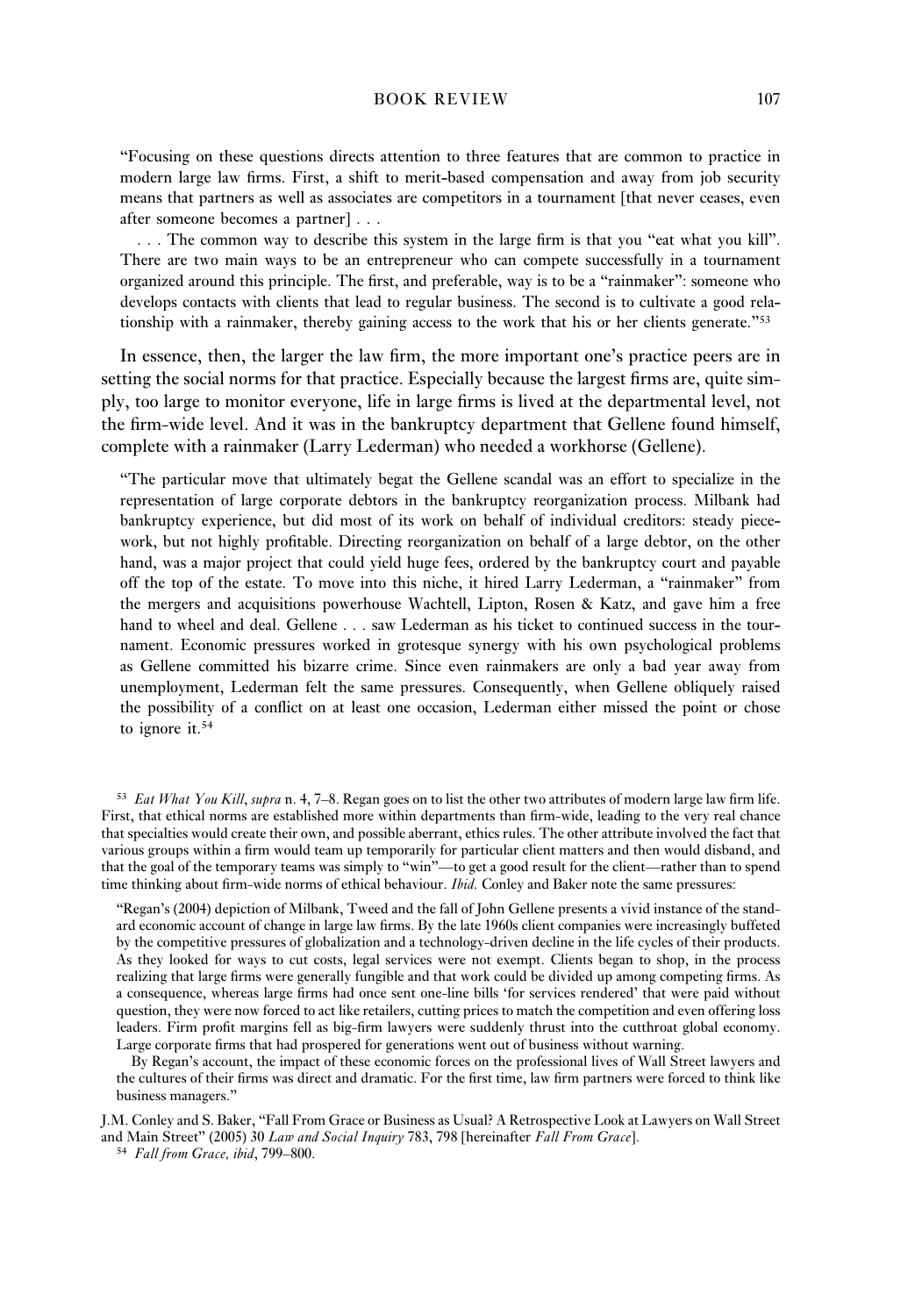I'm not the first (or the best) person to apply social science principles to Gellene's (and Milbank's) downfall.<sup>55</sup> But few people have taken that analysis beyond Gellene's own characteristics to view Milbank's complicity in his behaviour, or to compare Milbank's inaction with the inaction that occurred at Enron. In order to understand how the situation at Milbank compared with the situation at Enron, we must still first examine how Gellene signalled that Milbank should have kept a closer watch on him.

#### *b. What were Gellene's Signals to Milbank?*

By all accounts, Gellene was a loner and an insanely hard worker.<sup>56</sup> And Milbank was aware of both of these characteristics, much as it was aware that Gellene didn't pay attention to the non-billable aspects of firm life. Even something as mundane as filling out his timesheets on a regular basis was apparently beneath Gellene, who was routinely as late as a month in turning them in.<sup>57</sup> Mentoring and recruiting functions also weren't his forte.<sup>58</sup> In sum, Gellene was a keep-his-head-down, focus-on-the-task-at-hand kind of lawyer: not unusual at a large firm, but perhaps more pathological than most.

When I say "pathological," I mean that Gellene was off the deep end in terms of understanding how his actions might relate to his professional conduct. Not every partner who submits very late timesheets needs psychological help, but every partner (or associate) who does so must recognise that he can't possibly recreate his timesheets accurately. Law firms tend to view slow timesheet submission as an accounting problem. I disagree. I view it as an ethics problem: late timesheets necessarily mean that the lawyer must "guess" how much time he spent on every matter, and thus those timesheets either underbill or overbill<sup>59</sup> the clients. No matter on which side of the coin the "guesstimates" land, the end result is the

56 "Milbank's annual compensation committee reports on Gellene are studded with comments on his hard work from partners: 'works tremendously hard'; 'a very hard worker'; 'tireless worker'; 'overworked'; and 'work[s] fiendishly hard'.

Colleagues also describe a lawyer who tended to take too much on himself without delegating responsibility to or involving others. . . . Barry Radick, cohead of the firm's bankruptcy practice, put it more vividly: He is a control freak and a loner. He refuses help; *we are concerned that he may get himself into trouble because he is working so hard.*"

*Eat What You Kill*, *supra* n. 4, 53–54 (emphasis added).

<sup>57</sup> *Ibid.*

<sup>58</sup> ". . . In a similar vein, the head of the firm's summer associate program reported in 1992 that Gellene had been '[f]ired as partner mentor this Summer—after 4 weeks had still not made a single contact with his Summer Associates'. In 1994 the compensation committee was told, 'The recruiting staff has determined, based on experience, that Gellene should not be asked to assist the Firm with recruiting or interviewing; he generally refuses or, if he agrees he then cancels.' Gellene's intense immersion in his work thus gave rise to a tunnel vision that obscured anything he saw as not immediately relevant to the task at hand.

*Ibid.*

<sup>59</sup> One of the problems with late timesheets is that every lawyer could easily make both types of mistakes: underbilling and overbilling. A lawyer will *under*bill when he forgets to bill for a matter on which he worked. The same lawyer will *over*bill when he recreates a late timesheet along the following lines: "well, I worked on this matter for seven days straight, and I probably put in ten-hour days, so I'll bill 70 hours for this matter." The odds are good that the lawyer didn't actually fill the entirety of those days with billable work. Underbilling cheats the law firm out of earned fees. Overbilling cheats the client—period.

<sup>55</sup> Brad Wendel has done a superb job of applying social science principles to Gellene. See Wendel, *supra* n. 9, 302–308.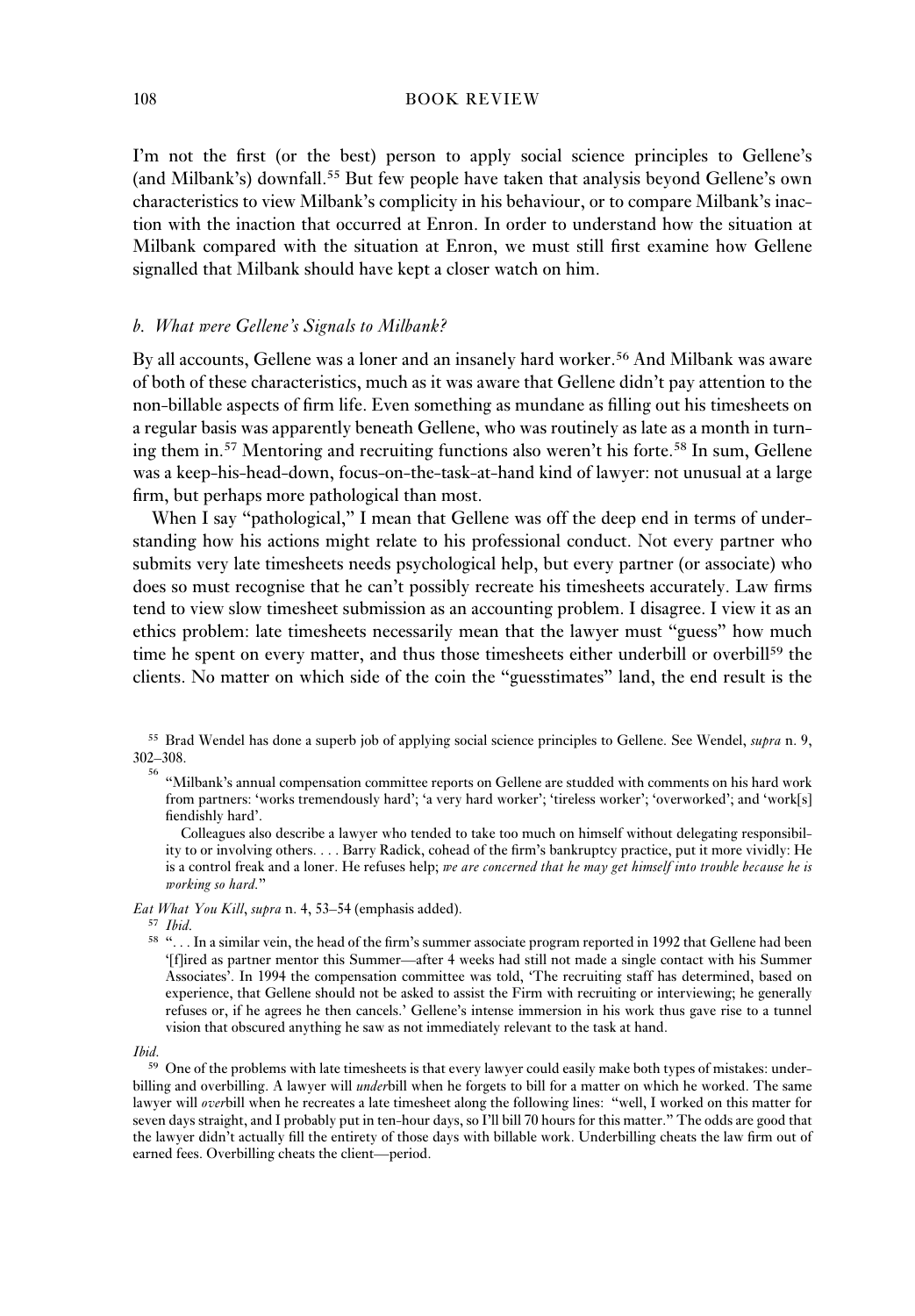same: the lawyer has lied about how he spent his time. And lies have an annoying tendency to multiply.<sup>60</sup>

Milbank was aware of something else about Gellene, at least after Gellene became a partner: he was practising in New York without a license.

"Only a few months after earning partnership on January 1, 1989, [Gellene's] achievement was in jeopardy. In late May of that year, Milbank was conducting a routine check of the credentials of all its lawyers. It confirmed that he was a member of the New Jersey bar. The firm discovered however, that, contrary to his representation, Gellene was not listed as a member by the New York state bar. This in turn meant that his putative membership in the federal bar in New York City was invalid. In other words, for almost nine years Gellene had practiced law in New York without a license. When confronted with this discrepancy, Gellene did not immediately confirm that Milbank's information was correct. Eventually, however, he admitted that he had never completed the steps necessary to become a member of the New York bar.<sup>61</sup>

The portrait of Gellene thus falls into sharper focus: he was a loner, an insanely hard worker, and someone who believed that certain rules didn't apply to him. As Gellene's story unfolds, Milbank would also find out that Gellene was someone who would fail to disclose a conflict of interest to a court, fail to respond to a motion to disgorge fees in that case (the *Bucyrus* case) and, until he was cornered, fail to provide his fellow partners with undoctored versions of pleadings filed against him and the firm.

#### *c. Cognitive Dissonance at Milbank*<sup>62</sup>

If Gellene had so many problems, why did Milbank keep him on, first as an associate and then later as a partner? The likely answer is that Gellene was enough of a billing machine that he was profitable.<sup>63</sup> At some point, though, profit isn't enough of an answer.

Take Gellene's failure to take the time to complete his character and fitness requirements for the New York bar. That failure probably stemmed from the same tunnel vision that he had exhibited throughout his career. Milbank knew about Gellene's problems with his timesheets and with abandoning summer associates, and perhaps it could dismiss such mistakes as "merely internal" problems; however, Gellene's practice of law without a license created a problem externally for the firm.<sup>64</sup> The firm had tolerated other associates' failure to complete their character and fitness portions of bar applications,<sup>65</sup> so it would not have been unreasonable for Gellene to assume that the firm would tolerate his delay as well. And it did, in a manner of speaking.

<sup>60</sup> "Oh what a tangled web we weave, When first we practise to deceive!"

Sir Walter Scott, *Marmion,* Canto vi, stanza 17, available at http://www.quotationspage.com/quote/ 27150.html. <sup>61</sup> *Ibid,* 60.

<sup>62</sup> Cf *Eat What You Kill*, *supra* n. 4, 304–305.

<sup>63</sup> Someone more cynical than I might contend that Gellene was profitable enough, even with disgorgement and malpractice lawsuits filed against him, that the risk to the firm was worth it, financially. Cf *Ford Pinto Fuel-Fed Fires,* Center for Auto Safety, available at http://www.autosafety.org/article.php?did=522&scid=8.

<sup>64</sup> Cf *ibid,* 61. ("In all likelihood this failure was clue to a sense that he was too busy at the time with his clerkship duties to fill out the forms and make the trip to Albany—just as he later was too busy at Milbank to submit his billing records on time or help with summer associates.")

<sup>65</sup> *Ibid.*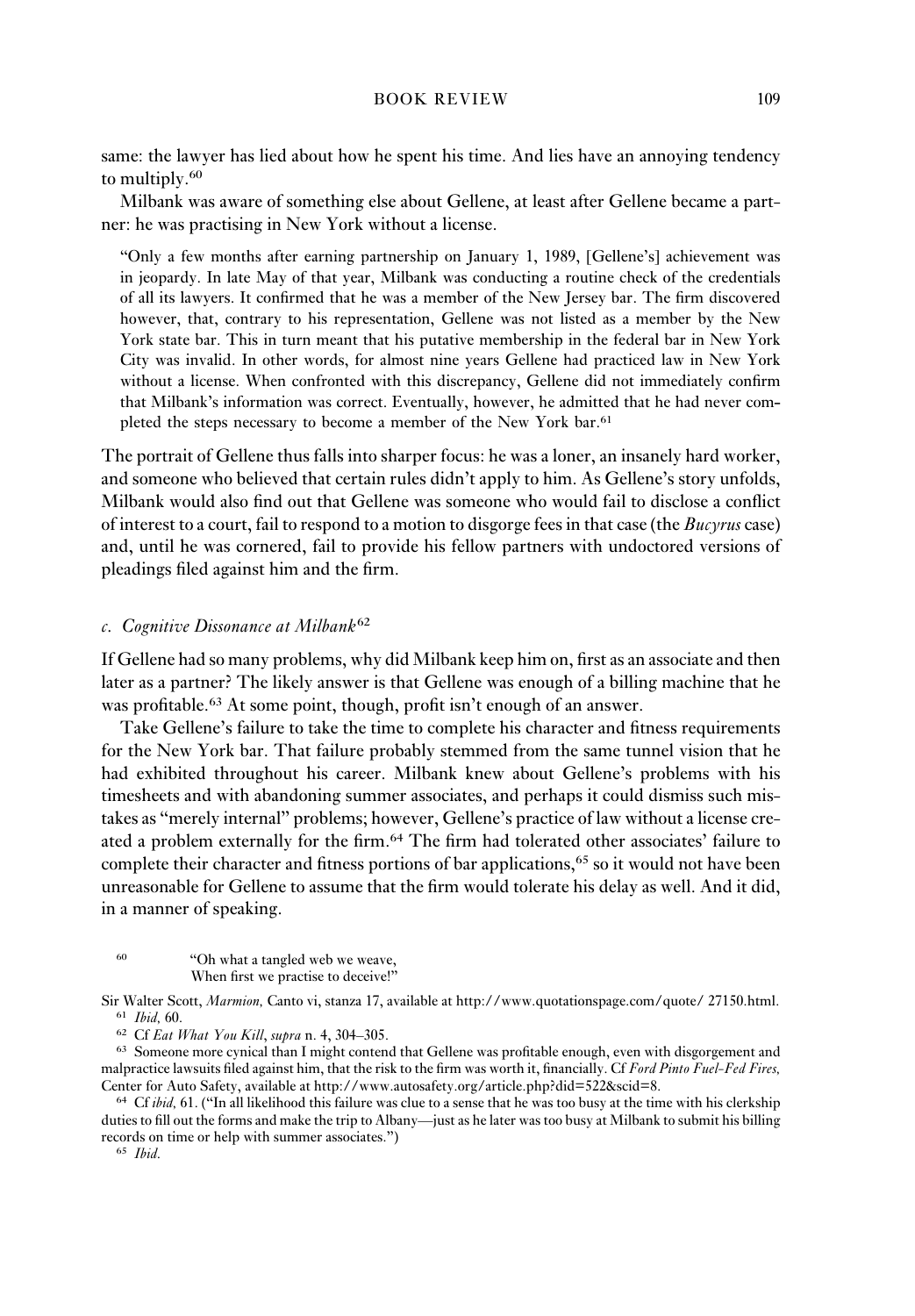Gellene completed his application and was sworn in some ten months after Milbank originally discovered the problem. The only action that Milbank took was to demote Gellene to "of counsel" for the rest of the year; Milbank reinstated him as a partner, but in a newerpartner compensation bracket, which rankled Gellene considerably.

What rationale could the management at Milbank give itself for retaining Gellene as a partner after realising that he had knowingly practised for years without a New York licence? As Tanina Rostain correctly observes, "A fundamental purpose of law firm discipline should be to address the organizational factors, and specifically the dynamics of power, that contribute to individual wrongdoing".<sup>66</sup> Gellene wasn't the first Milbank lawyer who had neglected to finish the paperwork for admission to the New York bar. Why did Milbank look the other way, not just in Gellene's case, but in several Milbank lawyers' situations? One explanation is that Milbank was reluctant to admit that hiring Gellene (and the other lawyers) could have been a mistake. By rationalising that Gellene had, ultimately, been admitted to the New York bar, Milbank could say that the delay in admission was merely due to overwork.

If my hypothesis is correct, Milbank certainly wouldn't be the only law firm that might pride itself on its sweatshop-like work conditions. Many (most?) of the largest firms use billable hours as a way to measure their associates' work ethic. It's a race to exhaustion, a race to sloppiness, and a race to malpractice, but it's a very macho race, nonetheless. And macho behaviour is the norm at the top firms.<sup>67</sup>

#### *d. Diffusion of Responsibility*

Another problem endemic to organisations is diffusion of responsibility. Think how many Milbank partners knew about Gellene's foibles generally, and how few of them took action. Regan describes the scene at Milbank when Gellene's partners discovered that he had not replied to the disgorgement motion in *Bucyrus*:

"Lichstein [one of Gellene's partners] was piqued that Lederman and Gellene had downplayed her earlier inquiries about a potential conflict. She suggested to Lederman that perhaps they should have taken her more seriously. Gellene nonetheless appeared composed during the meeting. He did not talk about the specifics of the JNL motion [for disgorgement of fees in the *Bucyrus* case]. . . . A response to the motion, he said, was due that coming Friday, February 28. He gave no indication of any problems with the response. The other Milbank partners apparently left the meeting feeling reassured that Gellene was on top of the situation, and that there was no danger to the firm.

After the meeting, Lichstein continued to ask Gellene for the full set of papers associated with the motion. She would be happy, she said, to help with the response. Gellene said that he would prepare a draft response the next day, which she could then review before it was filed on Friday. As the day went on, Lichstein's exasperation mounted as her repeated calls to Gellene failed to result in receipt of the papers. At one point, Lichstein enlisted Barist [another partner] and asked for his help. Barist called Gellene, but the latter was not in his office.

Finally, late that afternoon Lichstein sat down to read closely the only document she had, the memorandum of law. She was surprised by the fact that it referred to an accompanying affidavit

<sup>66</sup> Rostain, *supra* n. 9, 286.

<sup>67</sup> See, eg, M.H. Trotter, *Profit and the Practice of Law: What's Happened to the Legal Profession* (Athens Georgia, University of Georgia Press, 1997), 90**.** ("There is something in the system that smacks of fraternity hazing . . . The senior lawyers assume that younger lawyers would not answer the fire bell and work at night or weekends if necessary to get the job done.").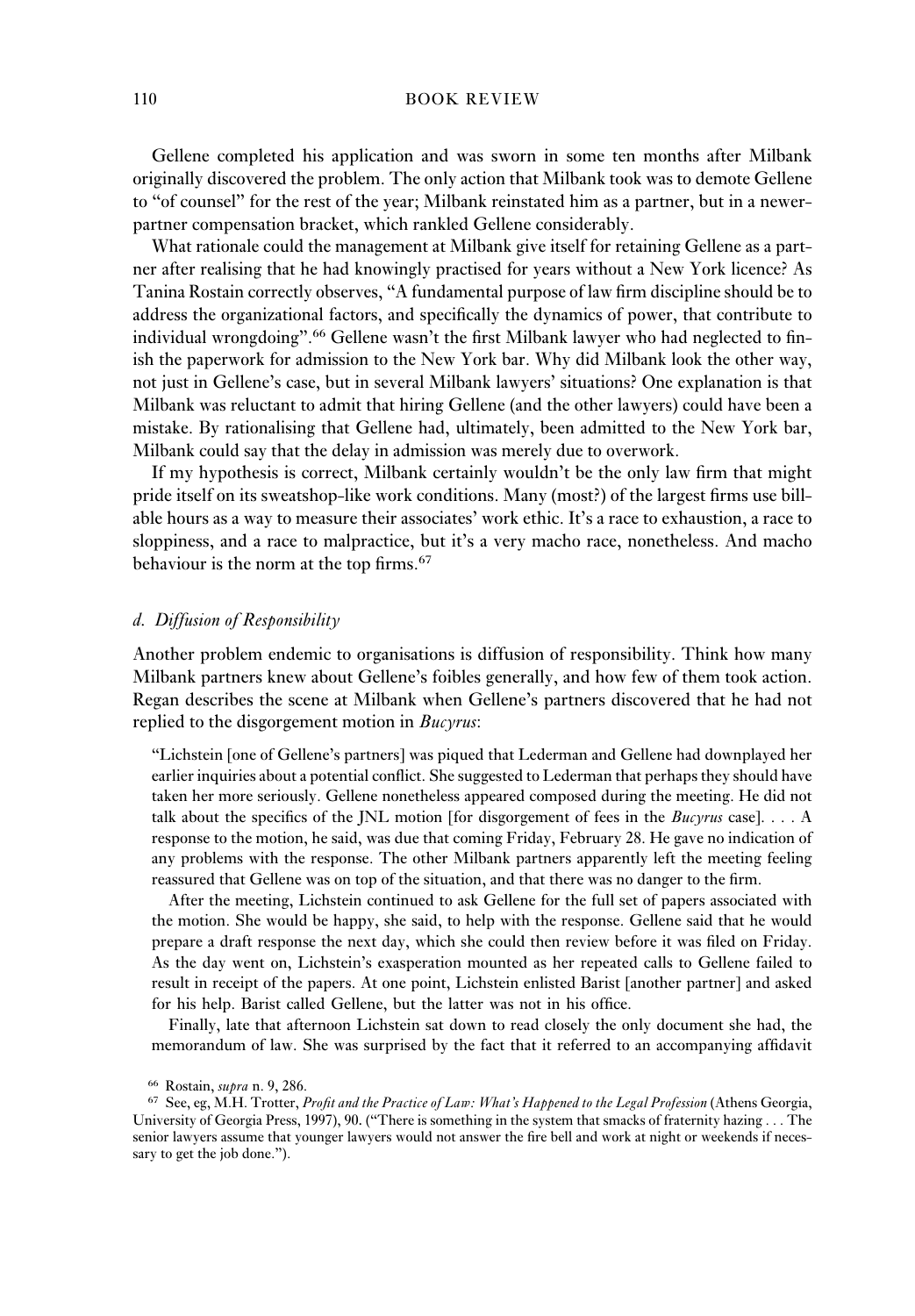of Andy Rahl dated December 12, 1996. That's odd, she thought. Why would a motion that had been filed in February be accompanied by an affidavit executed two months earlier? Lichstein then asked David Gelfand [another partner] to go up to Gellene's office to get a copy of the full set of papers. Gelfand had no more luck than she had, and came back empty-handed. Finally, early that evening, Lichstein phoned Gellene in his office and asked why the Rahl affidavit was dated in December. Gellene said that he would come down to talk to Lichstein and Gelfand.

Gellene was quite distraught when he entered Lichstein's office. As Gelfand put it, '[W]hat happened next was a very difficult thing to witness.' Gellene broke down in front of his colleagues. He felt terrible, he said, but he couldn't lie to Lichstein and Gelfand any longer. He said that the JNL motion papers had actually been served on him in December 1996, and that he had later received a second set of papers filed on behalf of Bucyrus. He explained why the memorandum that he had given Lichstein had no date on the signature page: Gellene had whited it out. . . . [Gellene] had sought an extension of time to file a response [to the two motions]. The court, however, had denied his request. As a result, he had missed the deadline by about two weeks. Milbank thus faced the prospect that [the court] would rule that the firm had to return almost \$2 million to Bucyrus.

David Gelfand undertook a preliminary investigation of the matter on behalf of the firm. Milbank eventually called in the law firm of Sidley Austin to handle the matter. The February 14 deadline for responding to the JNL and Bucyrus motions had passed. Gelfand, however, prepared an affidavit stating that no one at the firm other than Gellene had been aware of the motions. The court then granted Milbank an extension of the time to reply until March 21.<sup>68</sup>

The motion to disgorge was, I believe, inevitable, based on Gellene's habit of playing things close to the vest. For a long time, Milbank had tolerated Gellene's habits, and even rewarded them: he wasn't fired after the firm discovered that he had been practising without a licence; he was fined a pittance when he turned in timesheets chronically late; and he was allowed to run large bankruptcy cases virtually by himself. What else could Milbank have expected would happen, given the extraordinary pressures that Gellene—and everyone else at Milbank—was under?

Milbank isn't an isolated firm, populated with bad actors. It is a large law firm, and it is run—like other law firms—by lawyers, few of whom have had any training as managers. Most law firms operate at a breakneck pace, with precious little time for thought about client matters, let alone law firm matters. I wouldn't be a bit surprised to find that the lawyers who worked with Gellene assumed that the firm either (1) knew about what was happening and was taking care of it, or (2) knew about what was happening and quietly approved of it. I also wouldn't be surprised to find out that the firm's management assumed that lawyers working more closely with Gellene would have alerted firm management if they thought that anything was amiss. After all, what behaviour counts as normal in such a fast-paced environment?

#### *e. Social Pressure*

To the extent that Milbank, like other large law firms, is organised into departments by practice groups, those departments create powerful incentives to conform to practice group norms. In bankruptcy groups, for example, conflicts of interest can be interpreted very differently from how they would be interpreted in, say, commercial litigation departments, or

<sup>68</sup> *Eat What You Kill*, *supra* n. 4*,* 212–214.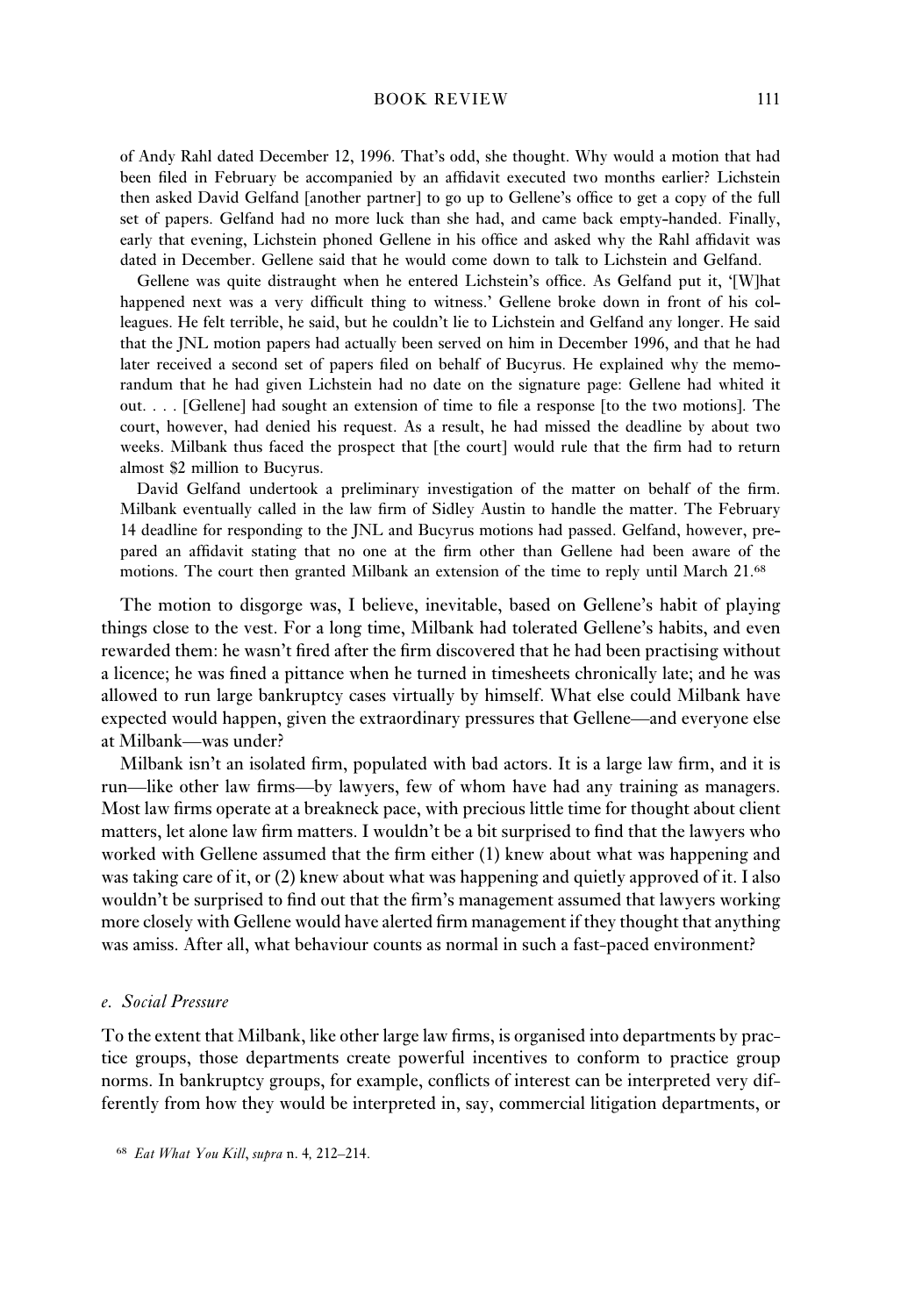in tax departments, etc.<sup>69</sup> Without input from other departments, there is a risk that the departmental group norms will override any firm-wide (or professional) norms.

"The result of all this is that teams can shape individual perceptions in powerful ways by creating a shared cognitive and moral universe. Members reinforce for one another the idea that their framework for interpreting events is accurate and reasonable. This process can result in 'groupthink', a situation in which individuals arrive at a consensus without exploring all options or paying enough attention to information that challenges their framework. Group influence will be especially pronounced when members face stress and ambiguity, and when they perceive an external threat or adversary. It also may be especially potent when a project team is comprised of members from different organizations. The absence of a single entity with overall managerial responsibility in these cases may make it harder to prompt group members to view things from the standpoint of a broader organizational mission.

The large-firm lawyer thus practices under conditions dramatically different from a quarter century ago. Firms are more loosely organized, partners are more akin to individual entrepreneurs, and competition is a relentless fact of life. These changes have been especially vivid at Wall Street firms, because they were the most insulated from competitive pressures for a good part of the twentieth century. All large firms, however, now inhabit a universe whose governing laws are those of the market."<sup>70</sup>

That competitive, never-say-die atmosphere was clear, and Gellene's behaviour was consistent with that ethic as he began work on the *Bucyrus* case:

"Gellene . . . told Lederman, 'I don't believe that we have to disclose that we represent Salovaara because he's not a creditor.' Gellene testified that he had thought of Salovaara when preparing the declaration, but had told himself that 'it's not related and he's not even a creditor.' The latter conclusion apparently was based on the view that Salovaara individually was not someone to whom Bucyrus owed money. Gellene didn't share his reasoning on this issue with anyone else at the time, because 'we were in the middle of this fire drill to get everything done, and everybody was off doing something else. There was so much work to be done that everybody had to work on one thing and not really look at what somebody else was doing'."71

Although it's possible that Gellene's failure to push the disclosure of the Salovaara relationship was part of some "nudge-nudge, wink-wink"<sup>72</sup> signalling from Lederman, Gellene was a partner at the time, and he was certainly capable of understanding that bankruptcy courts prefer to decide conflicts issues themselves, after full disclosure. Gellene was experienced enough to know that he

<sup>70</sup> *Eat What You Kill*, *supra* n. 4*,* 41–42.

<sup>71</sup> *Ibid,* 148.

<sup>72</sup> See http://en.wikipedia.org/wiki/Nudge\_Nudge (explaining the origin of the phrase as part of a Monty Python skit).

<sup>73</sup> *Eat What You Kill*, *supra* n. 4*,* 155.

<sup>&</sup>lt;sup>69</sup> I've based a large part of my career on my obsession about conflicts of interest in bankruptcy cases, especially in chapter 11 cases. See, eg, N.B.Rapoport, "Bankruptcy Ethics Issues for Solos and Small Firms"*,* in *Attorney Liability in Bankruptcy* C. Cooper (ed), and C. E. Vance (contributing ed), *Attorney Liability in Bankruptcy* (ABA, 2006); N.B. Rapoport, "The Intractable Problem of Bankruptcy Ethics: Square Peg, Round Hole" (2002) 30 *Hofstra Law Review* 977; N.B. Rapoport, "Our House, Our Rules: The Need for a Uniform Code of Bankruptcy Ethics" (1998) 6 *American Bankruptcy Institute Law Review* 45; N.B. Rapoport, "Turning the Microscope on Ourselves: Self-Assessment by Bankruptcy Lawyers of Potential Conflicts of Interest in Columbus, Ohio" (1997) 58 *Ohio State Law Journal* 1421; N.B. Rapoport, "Seeing the Forest *and* the Trees: The Proper Role of the Bankruptcy Attorney" (1995) 70 *Indiana Law Journal* 783; N.B. Rapoport, "Turning and Turning in the Widening Gyre: The Problem of Potential Conflicts of Interest in Bankruptcy" (1994) 26 *Connecticut Law Review* 913.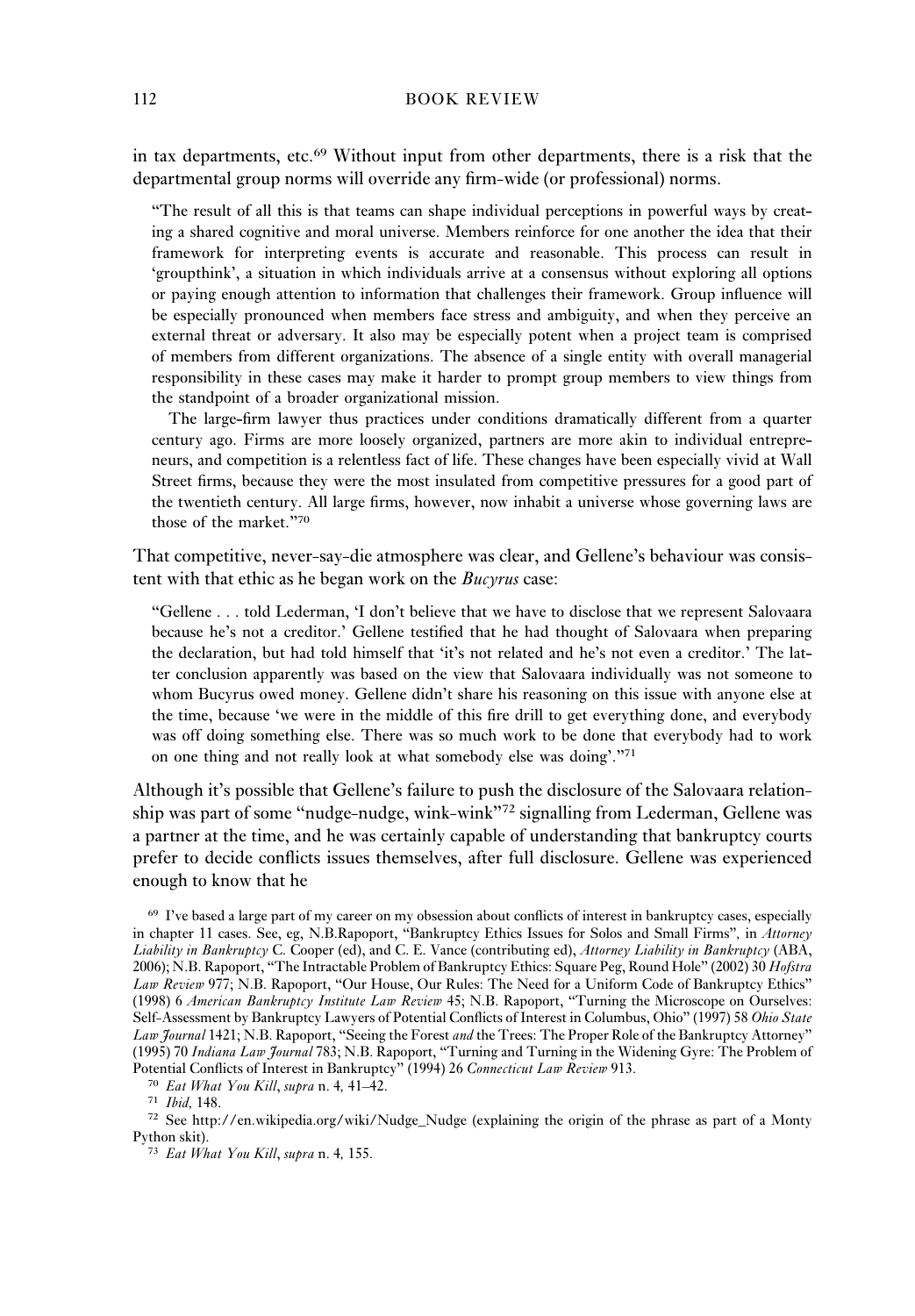"had an ongoing obligation during the bankruptcy proceeding to inform the court if the firm developed new ties with any claimant. In asserting that Milbank had no connections to any party in interest other than those listed in his affidavit, Gellene already had crossed a crucial divide. To put it bluntly, he had lied to the court."73

He may have rationalised that lie on the grounds that everyone was feverishly busy with Bucyrus's first-day motions (cognitive dissonance thus rearing its ugly head), but he lied, nonetheless. And that lie, coupled with more lies and a cover-up, eventually sent him to prison. Would Gellene have lied about the conflict had he been working at a slower-paced law firm, or on a smaller case, or if he were a rainmaker on his own, not dependent on others' largesse for his assignments? It's hard to say. Those factors operated to make the decision to lie more likely, though.

#### **III. Conclusion: The Inevitability of Human Nature**

Outside of most *Perry Mason* episodes, guilty people don't confess until they've been caught. After the jury verdict in the Ken Lay and Jeff Skilling cases, both defendants acted as if the verdicts were based on a simple factual misunderstanding:

"Speaking to reporters outside the courthouse, Lay expressed shock at the verdict and continued to maintain his innocence as his wife Linda stood by his side.

'I firmly believe I am innocent of the charges,' he said. 'Despite what has happened I'm still a very blessed man.' . . .

Outside the courtroom after court was adjourned, Skilling said, 'We fought a good fight. Some things work. Some things don't.'

'Obviously I'm disappointed, but that's the way the system works,' he added."74

Each man stayed in character, with Lay maintaining that his inattention<sup>75</sup> and Fastow's greed caused Enron's downfall, and Skilling maintaining that ordinary people<sup>76</sup> couldn't understand why Enron entered into such creative deals.

Gellene also had a theory for his downfall: a combination of his perfectionism and his inaction. Starting with his failure to finish his bar application, he explained:

"I think I have two things to say. First, is that I have not just for my adult life but before that I've been recognized as a person with gifts in terms of my intellect and my ability to deal with problems, and I've been very good and very competent at the kinds of problems presented [by] my clients in the practice of law and in academics and so on.

And that is I think such a part of me and who I hold myself out to be and who I am that when I am confronted with mistake, an act of inadvertence that is stupid that I'm—it is very difficult for me to stand up and say I did a stupid thing.

When I was a young lawyer, I did a very stupid thing. I got caught up in my work and I didn't fill out the forms, and as time went on it got more and more absurd and I could not stand up and say, I did something stupid. And when that first happened in my life in a traumatic way, I could not say it to myself and I could not say it to others so I hid it. I lied, and when it was

<sup>76</sup> That is, jurors.

<sup>74</sup> S. Pasha and J. Seid, "Lay and Skilling's day of reckoning: Enron ex-CEO and founder convicted on fraud and conspiracy charges; sentencing slated for September" *CNN Money*, 25 May 2006, at http://money.cnn.com/ 2006/05/25/news/newsmakers/enron\_verdict/index.htm.

<sup>75</sup> Somehow, Lay never realised that a CEO's inattention to business was itself problematic.